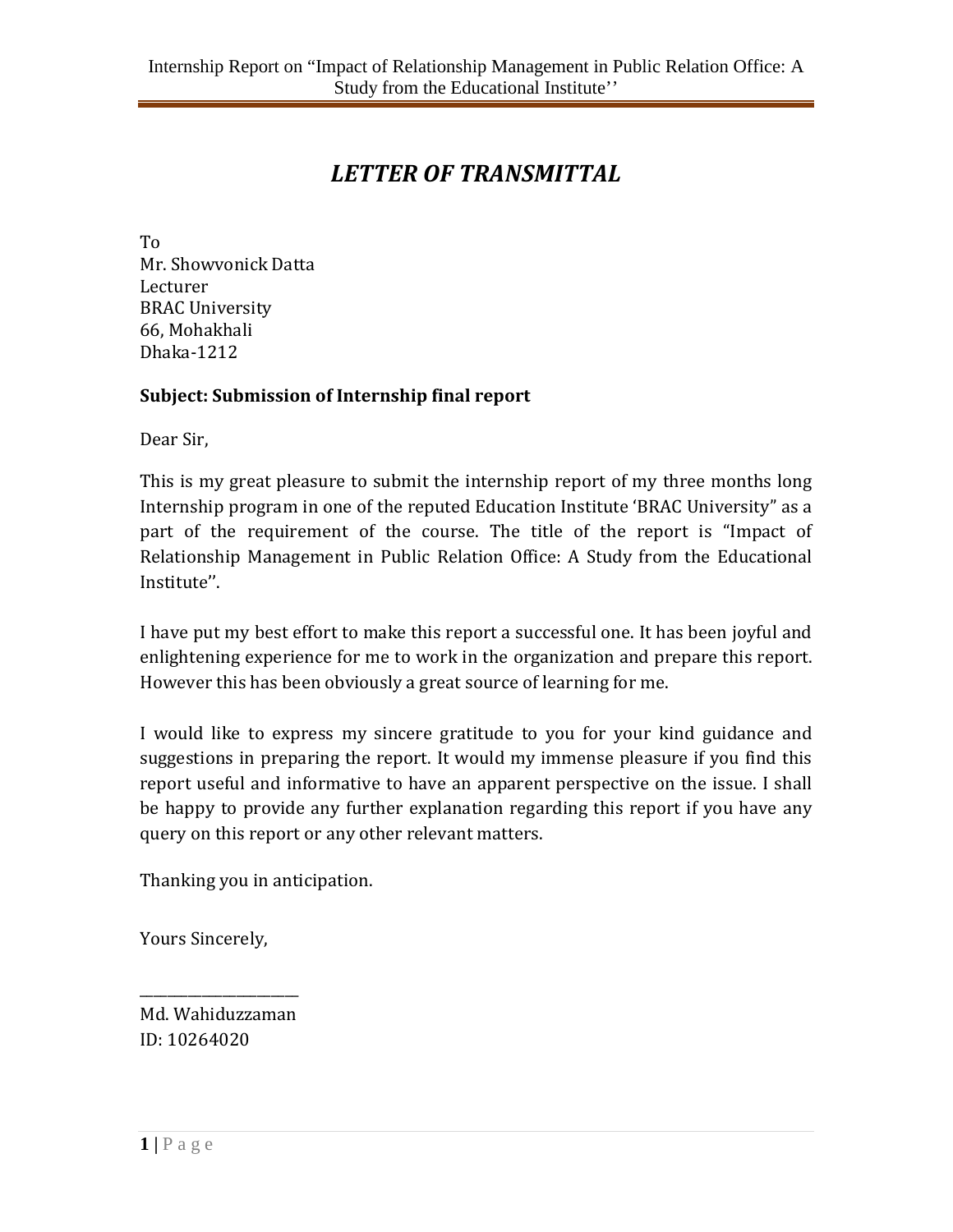## *ACKNOWLEDGEMENT*

At the beginning I would like to convey my sincere appreciation to the almighty Allah for giving me the strength and the ability to finish the task within the planned time. Then I like to express my sincere gratitude to everyone who contributed towards preparing and making this study successfully.

First of all I would like to express my sincere and immense gratitude to my internship supervisor Mr. Showvonick Datta, Lecturer of BRAC Business School, BRAC University. I am deeply indebted to his whole hearted supervision to me during the Internship Period. His valuable suggestion, guideline and the format he mailed me helped a lot to prepare the report in a well organized manner.

I would like to give special thanks to all officials and staff of PRO. I would also like to thank the authority of BRAC University for giving me the opportunity to do my internship in one of the reputed Educational Institute. The experience and knowledge gained at BRAC University helped me to understand different elements related to my study. My gratitude also for all faculty who taken my class in the tenure of my MBA program and officials of the MBA program.

I am also grateful to the other officials who helped my while preparing the study by giving their suggestions, assistance and supply of information, which were valuable to me. Their helping hand support me a lot to complete my report successfully. Finally, I want to keep my gratitude to my beloved father Md. Abdus Salam, Asst. Librarian (Retd.), Jahangirnagar University and my mom Azifa Khatun who gave special attention to me from the very beginning to till at the end of my MBA program.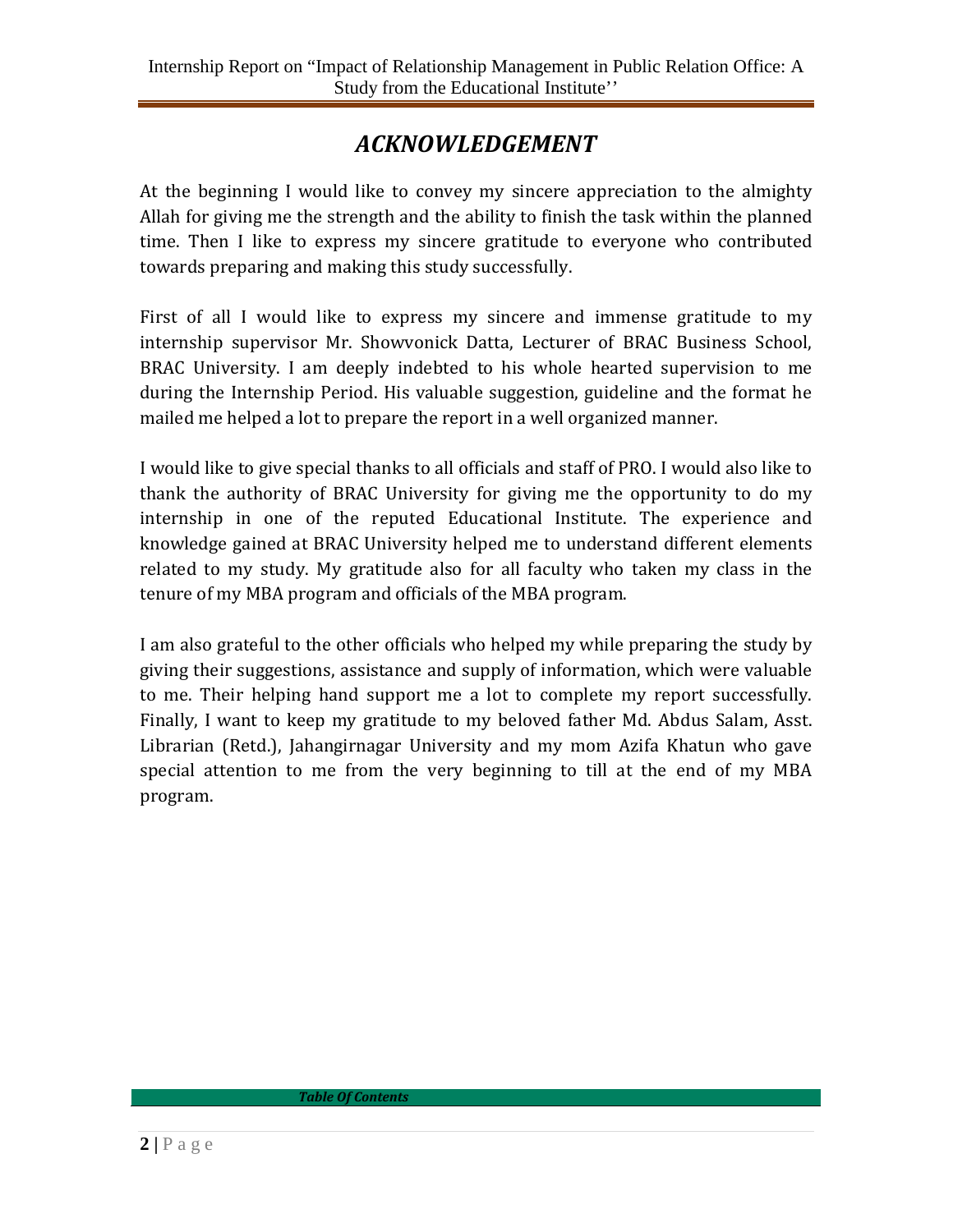#### Internship Report on "Impact of Relationship Management in Public Relation Office: A Study from the Educational Institute''

| SL <sub>No.</sub> | <b>Descriptions</b>                       | Page no.        |
|-------------------|-------------------------------------------|-----------------|
|                   | Letter of Transmittal                     | 1.              |
|                   | Acknowledgement                           | $\overline{2}$  |
|                   | <b>Table of Contents</b>                  | $3 - 4$         |
|                   | <b>Executive Summary</b>                  | $\overline{5}$  |
| $\mathbf{1}$      | <b>Chapter 1 - Introduction of Report</b> | $6 - 9$         |
| 1.1               | Origin of the Report                      | $\overline{7}$  |
| 1.2               | Aim and Objective of the Report           | $\overline{7}$  |
| 1.3               | Scope of the study                        | $\overline{7}$  |
| 1.4               | Methodology                               | 8               |
| $1.5\,$           | Data Collection Techniques                | 8               |
| 1.6               | Limitations                               | $\overline{9}$  |
| $\overline{2}$    | <b>Organizational Overview</b>            | $10-13$         |
| 2.1               | Background                                | 11              |
| 2.2               | <b>About BRAC University</b>              | $\overline{11}$ |
| Figure: 1         | <b>BRAC University Academic Building</b>  | 11              |
| 2.3               | Mission                                   | 12              |
| 2.4               | Goal                                      | 12              |
| 2.5               | Scope                                     | 12              |
| 2.6               | Organizational structure                  | 13              |
| $\overline{3}$    | <b>Chapter 3 - Organizational Design</b>  | $14 - 26$       |
| $\overline{3.1}$  | <b>BRAC Business School</b>               | 15              |
| $\overline{3.2}$  | <b>BRAC</b> Institute of Global Health    | $\overline{15}$ |
| $\overline{3.3}$  | <b>BRAC</b> Institute of Languages        | 16              |
| 3.4               | Institute of Educational development      | $18\,$          |
| 3.5               | School of Engineering & Computer Science  | 18              |
| 3.6               | School of Law                             | 19              |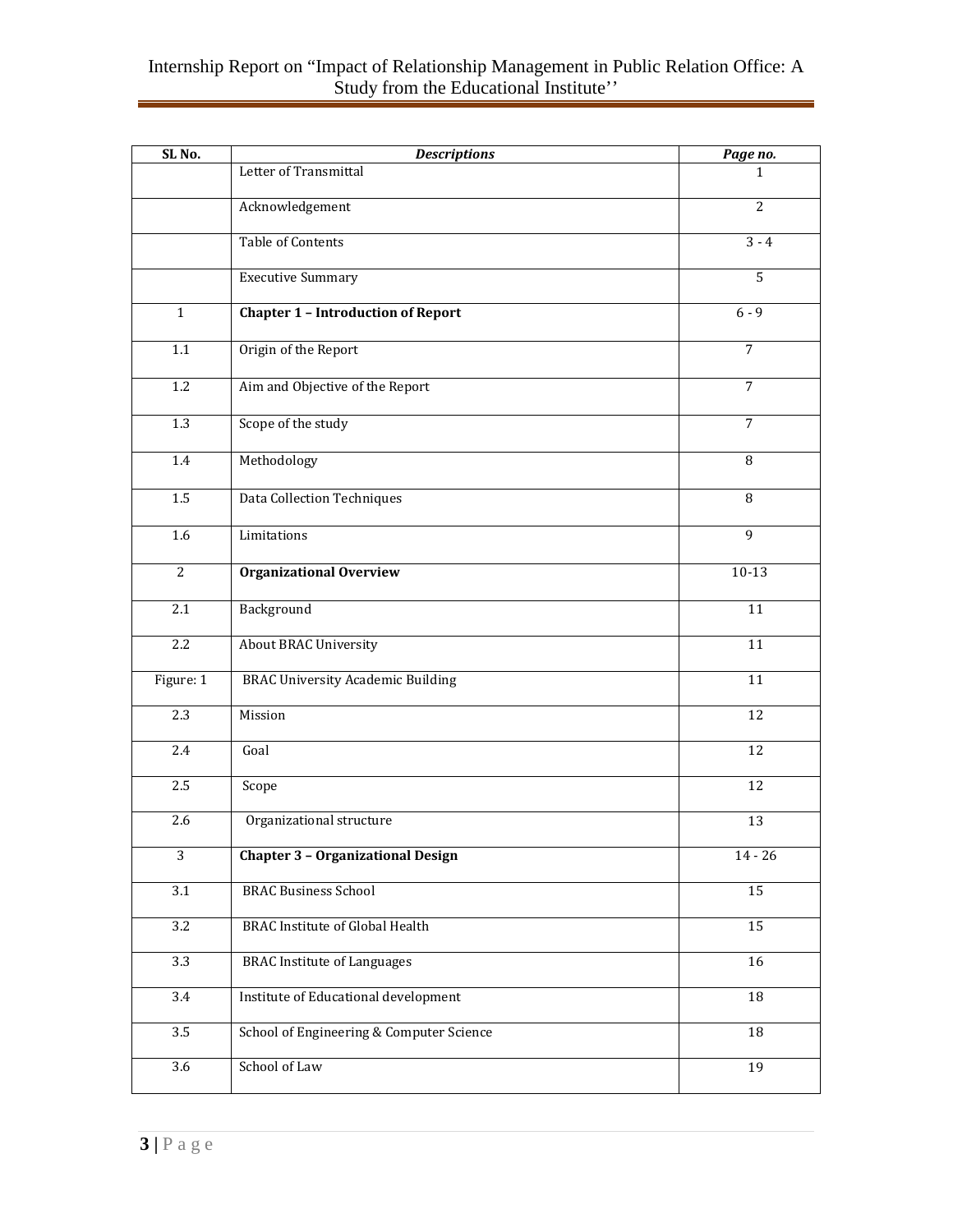#### Internship Report on "Impact of Relationship Management in Public Relation Office: A Study from the Educational Institute''

| 3.7               | Centres & Initiatives                                     | 20              |
|-------------------|-----------------------------------------------------------|-----------------|
| 3.8               | <b>Student Affairs</b>                                    | 21              |
| 3.9               | <b>BRAC University Ayesha Abed Library</b>                | 22              |
| $\overline{3.10}$ | Residential Campus of BRAC University                     | $\overline{23}$ |
| 3.11              | <b>Career Services Office</b>                             | 25              |
| $\overline{4}$    | <b>Chapter 3 - Job Description</b>                        | 27-29           |
| 4.1               | Nature of the Job                                         | 28              |
| 4.2               | Responsibilities of the Job                               | 28              |
| 4.3               | Different aspect of Job Performance                       | $\overline{29}$ |
| 5                 | <b>Chapter 5 - Methodology and PRO Structure</b>          | $30 - 39$       |
| 5.1               | Objective of the Project                                  | 31              |
| $\overline{5.2}$  | Methodology of the Report                                 | 31              |
| $\overline{5.3}$  | Limitation of the Report                                  | 31              |
| 5.4               | <b>Recruitment and Selection</b>                          | 32              |
| $\overline{5.5}$  | <b>PRO Mission Statements</b>                             | 32              |
| Figure: 2         | PRO Structure                                             | 33              |
| 5.6               | Stakeholders                                              | 34              |
| Figure:3          | <b>Stakeholders Map</b>                                   | 34              |
| 5.7               | Medium of Communication                                   | 34              |
| 5.8               | <b>Daily Activities</b>                                   | 35              |
| $\overline{5.9}$  | Work Procedure of PRO                                     | 36              |
| 5.10              | Factors to be considered in to publish the press releases | $\overline{39}$ |
| 5.11              | Selection Procedure of Advertisement                      | 39              |
| $\overline{5.12}$ | How PRO works with Other departments                      | 39              |
| $\overline{6}$    | <b>Chapter 6 - Recommendation &amp; Conclusion</b>        | $40 - 41$       |
| 6.1               | <b>Recommendations</b>                                    | 41              |
| 6.2               | Conclusion                                                | 42              |
|                   | References                                                | 43              |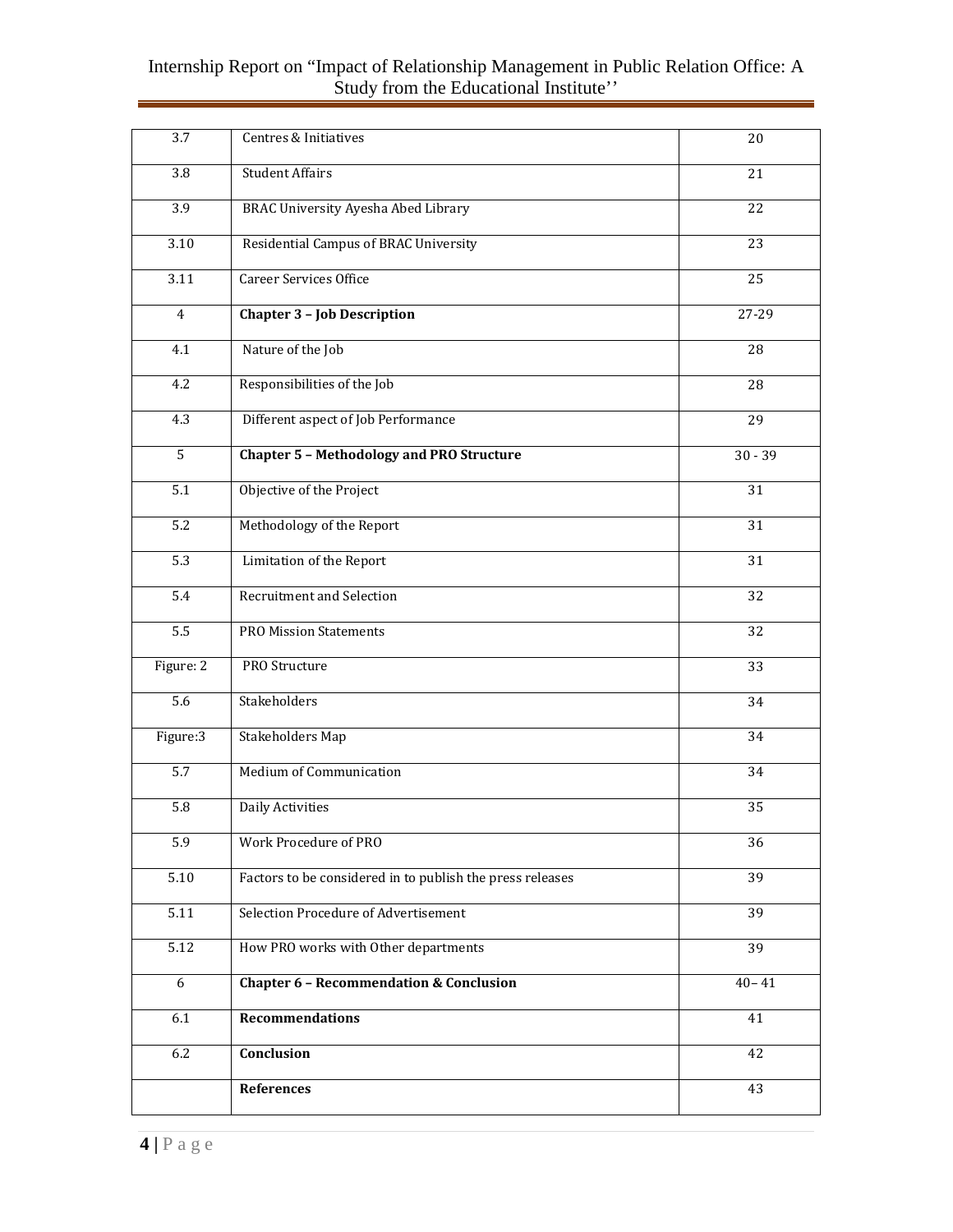## **Executive summary**

As part of my MBA program, I have completed my three months internship program from a well known University named "BRAC University". During my internship period in "BRAC University", I have gained valuable knowledge and experience in the field of Communication. So based on my learning and experience from the organization I have completed my internship report on the public relations activities of "BRAC University". In this paper I have tried to focus and analyze the PR process of "BRAC University" and what kind of value added services they are providing to their stakeholders. In the report I have discussed what kind of activities I have done describes in details. The services include news publish in the newspaper, communication contact/ invite the various print and electronic media for coverage of those events and programs, take necessary steps to publish BRAC University those press releases in the reputed national Dailies / TV Channels, coordinate with the government security authorities/ government bodies in connection with foreign students visa and foreign teachers'& employees' work permit and visa, and other matters whenever needed.

In the PR department I have to attend various programs like workshop, seminar, sports, and cultural activities to cover the event in the print and electronic media. I have to invite different Journalist of print & electronic media as well as to cover the events. As part of communication I have to maintain relationship with Education Ministry, Home ministry, Board of Investment, University Grand Commision (UGC), different embassy which is directly involve with BRAC University.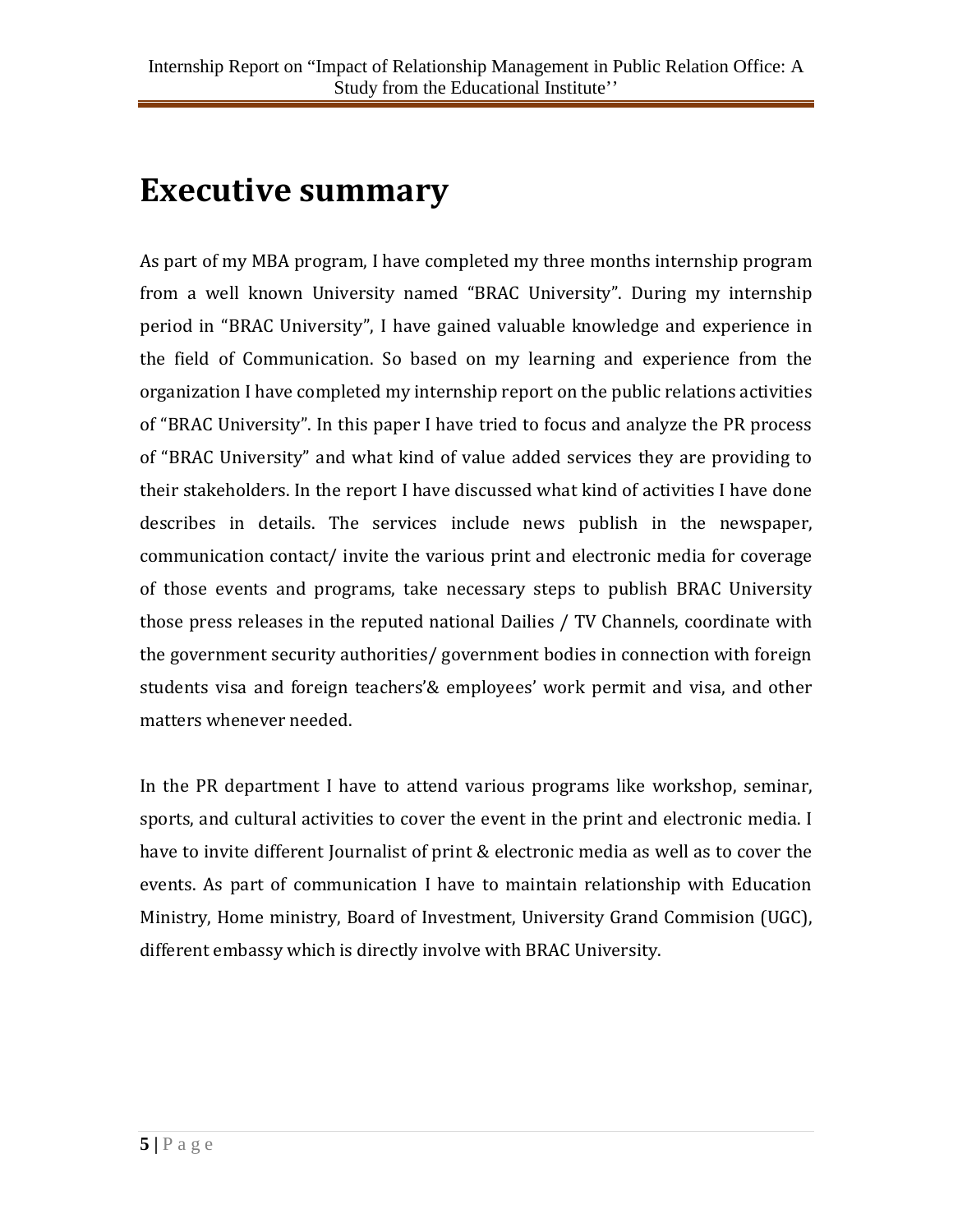# **CHAPTER-1 Introduction of Report**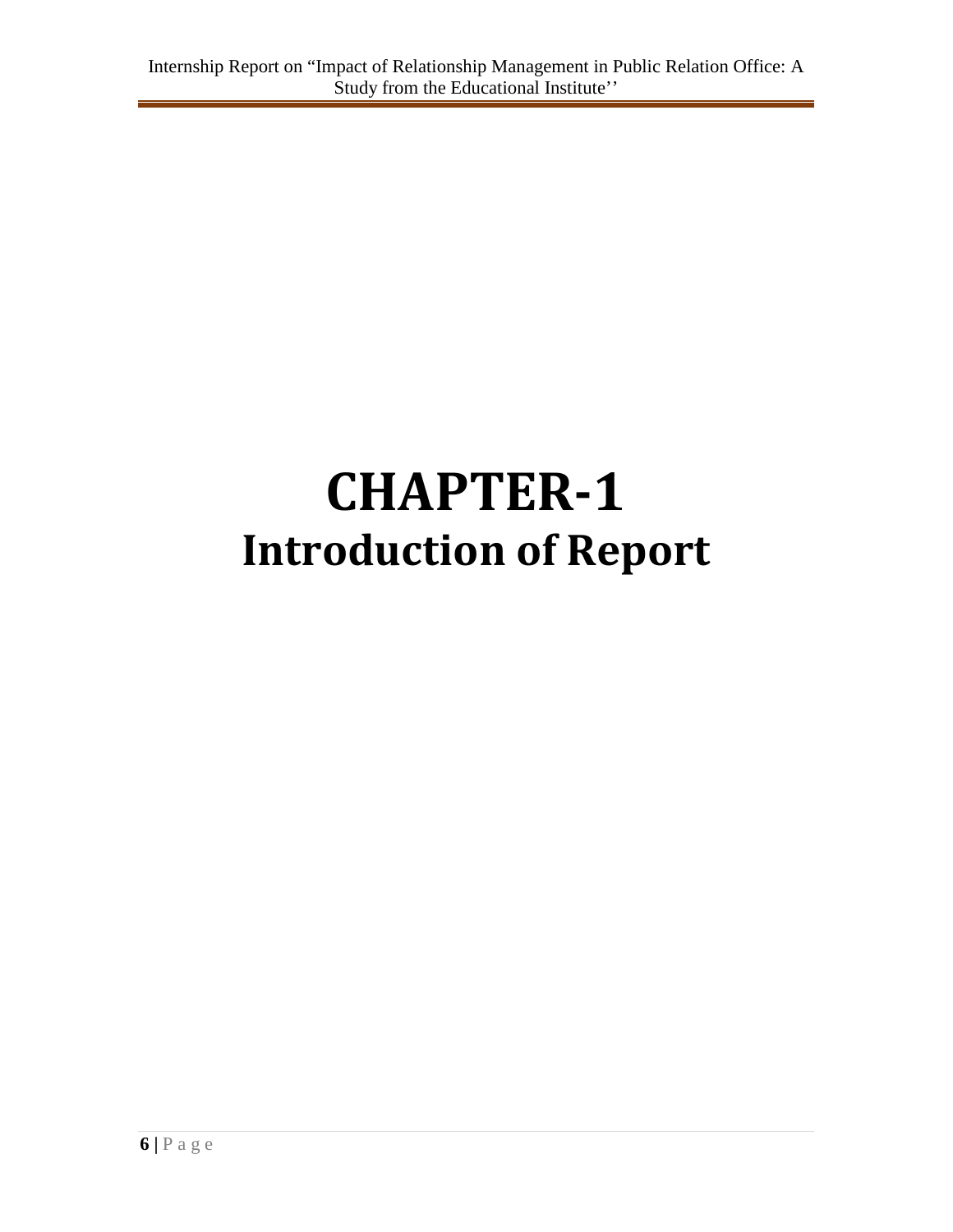## **Introduction 1.1 Origin of the Report**

The report is originated to make a study on the 'Impact of Relationship Management In PR Office in BRAC University as a part of the fulfillment of internship program required for the completion of MBA program.

The preparation of the report was supervised by Mr. Showvonick Datta, Lecturer at BRAC University and the author is thankful to his for assigning this project.

## **1.2 Aim and Objectives of the Report**

The objectives of the report are as follows:-

Public Relations (PR) is the department which is responsible for constructing the image of the organization in front of the public. In fact it provides actual feedback to the stakeholders. So in short, PR is the overall focal point of the organization, stakeholders, and the mass.

The objective of the project is to mechanize an effective PR strategy in BRAC University. Before conducting this research there were no adequate written documents on this issue. Only authoritative instructions were to be executed. As discussed before PRO is one of the most important departments of the university should have a sound action structure so that the existing and the future PR employees can facilitate their responsibilities in a proper way.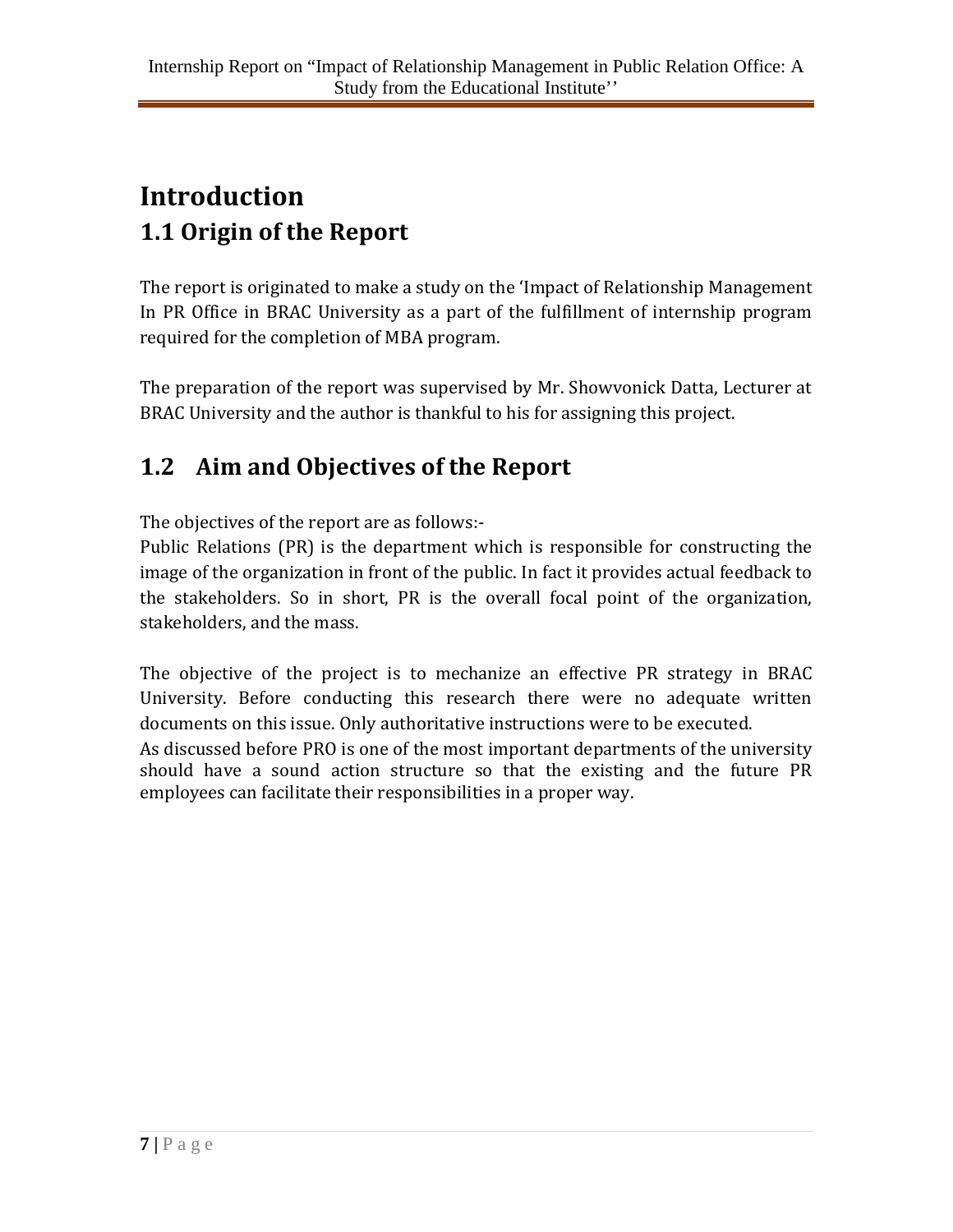## **1.4 Methodology**

The following methodology was followed throughout the study .The study is based on both primary as well as secondary data.

## **Primary Source**

- **L** Careful observation of various activities of related section of that particular department.
- **Discussions with the officials of all departments**
- **Follow up students activities from Office of the Co curricular Activities(OCA)**
- **Student's Affairs Office**

### **Secondary Source**

- **D** Organizational Brochures/ Annual Reports.
- **De** Online information.
- **Different BRACU News**
- **N** Other relevant written materials.

## **1.5 Data Collection Techniques**

- Some of the primary data were collected by observing others doing their jobs.
- **Much of the primary data were collected by the informal interviewing of the** University officials.
- Most of the secondary data were collected by the review and study of relevant reports and documents.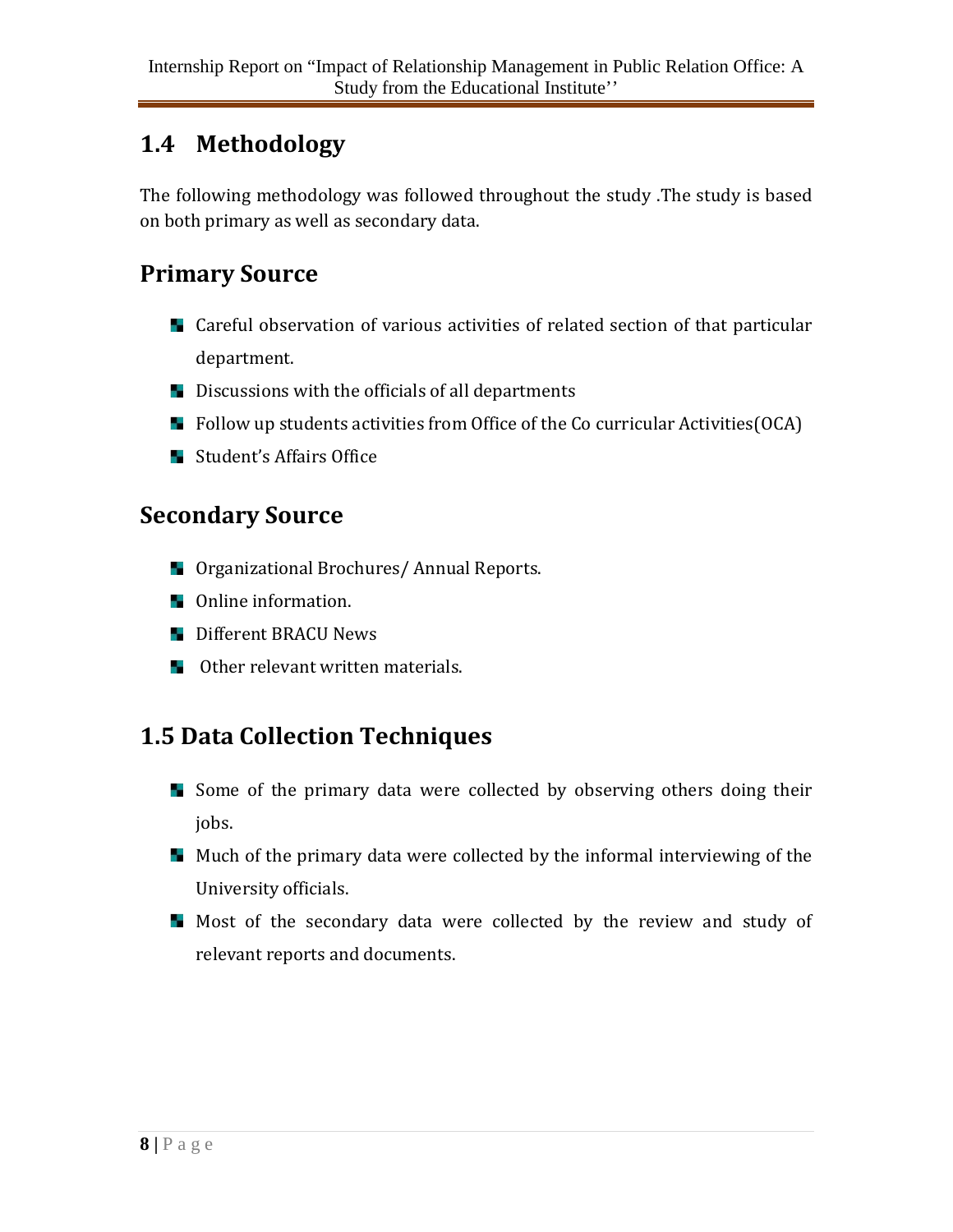## **1.6 Limitations**

The limitations of the report arise from the inherent limitations of the methodology and methods adopted. Firstly, the secondary information is often outdated and many web resources cannot be verified and thus lack authenticity. Additionally, first hand observation of the author introduces bias in the report that can minimize credibility of the findings. Attempts are made to minimize these biases and prepare a credible report on the project.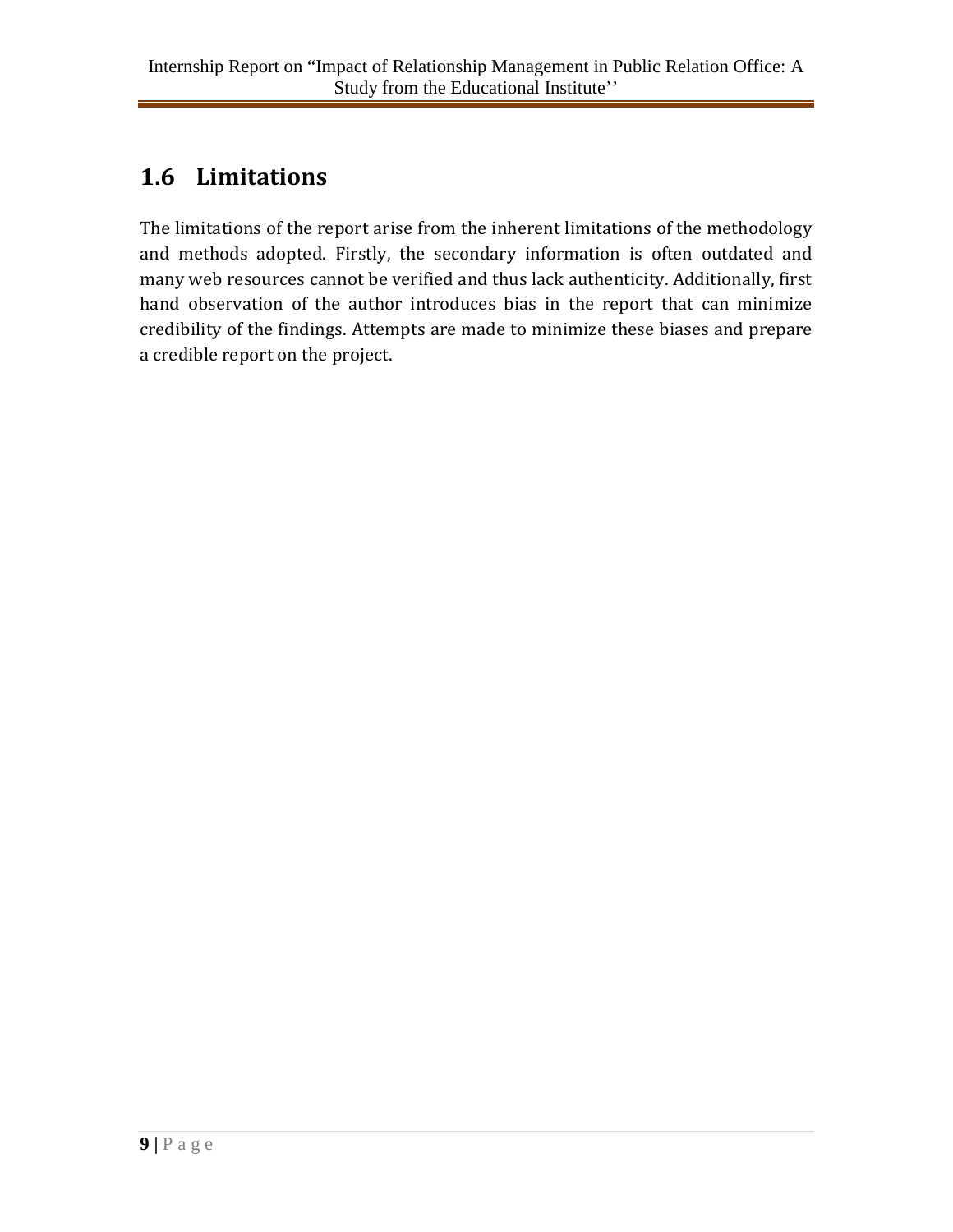# **CHAPTER-2 Organizational Overview**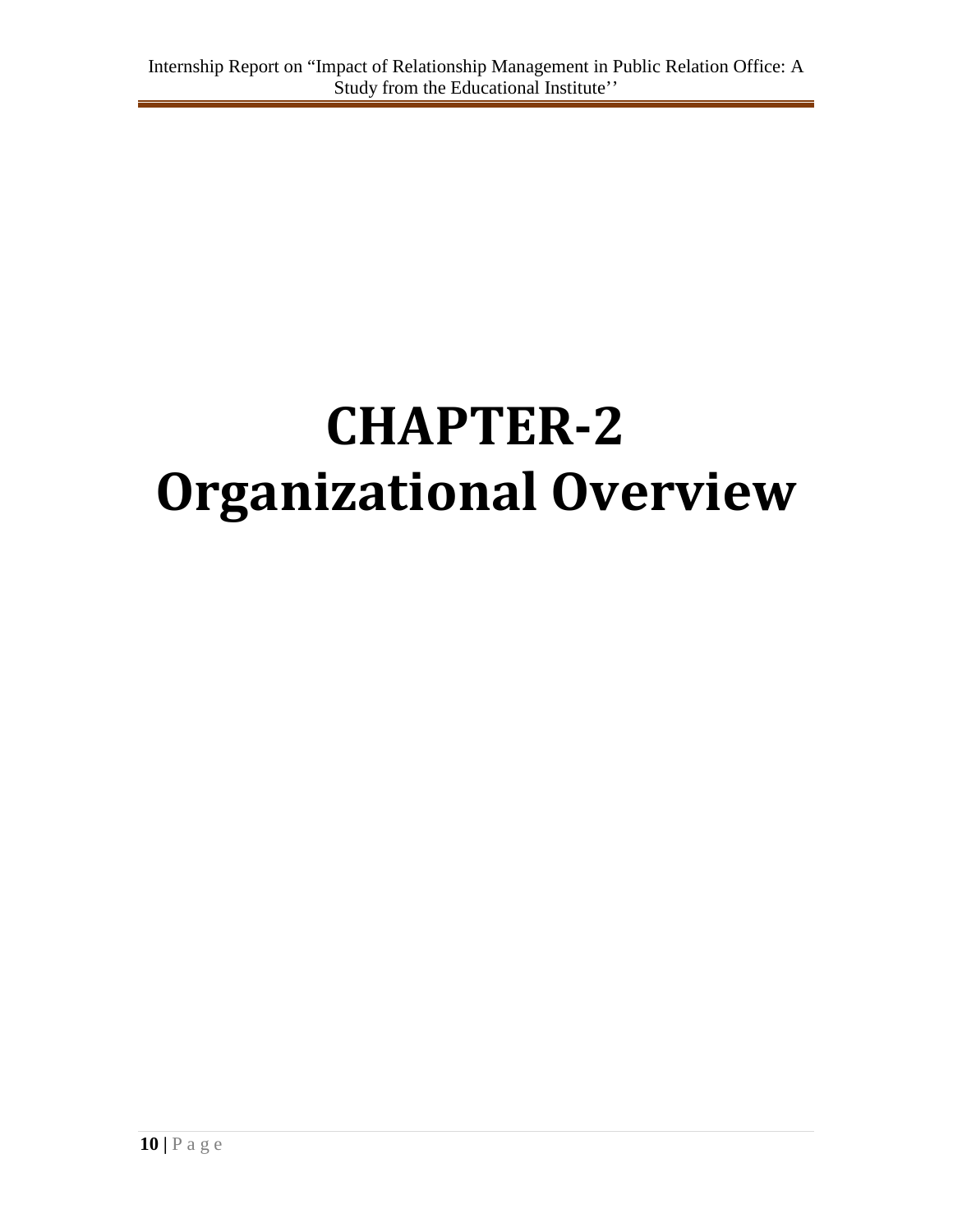## **The Organization**

## **2.1 BACKGROUND**

As one of the leading private universities of Bangladesh, BRAC University has already established itself as a Leader in providing excellent Educational Service System. The mission of BRAC University is to foster the national development process through the creation of a centre of excellence in higher education that is responsive to society's needs and able to develop creative leaders and actively contributes to learning and creation of knowledge. In a developing country like Bangladesh, higher education service system is a key driver of innovation and societal change and through proper education ample opportunities may arise for bold progress and productive developments.

That is why with the instruction of our course instructor Mr. Asif iqbal, we are going to do a report on how BRAC University can improve its education service system to become the leading private university of Bangladesh.

## **2.2 ABOUT BRAC University**

BRAC University was established by BRAC in 2001.

From a modest beginning almost thirty years ago, BRAC has today grown into one of the largest non-government development organizations in the world. It works in a number of closely related areas such as poverty alleviation, rural health care and non-formal education among many others to bring about socio-economic changes for a large number of our people, mostly women and children, whose lives are dominated by extreme poverty, illiteracy, disease and malnutrition. BRAC continually revisits its approaches to ensure its effectiveness as a catalyst for change. BRAC recognizes that development strategies, information technology and effective management can play significant roles in



**11** | P a g e **Fig 1: BRAC University Main Fig 1: BRAC University Main Campus**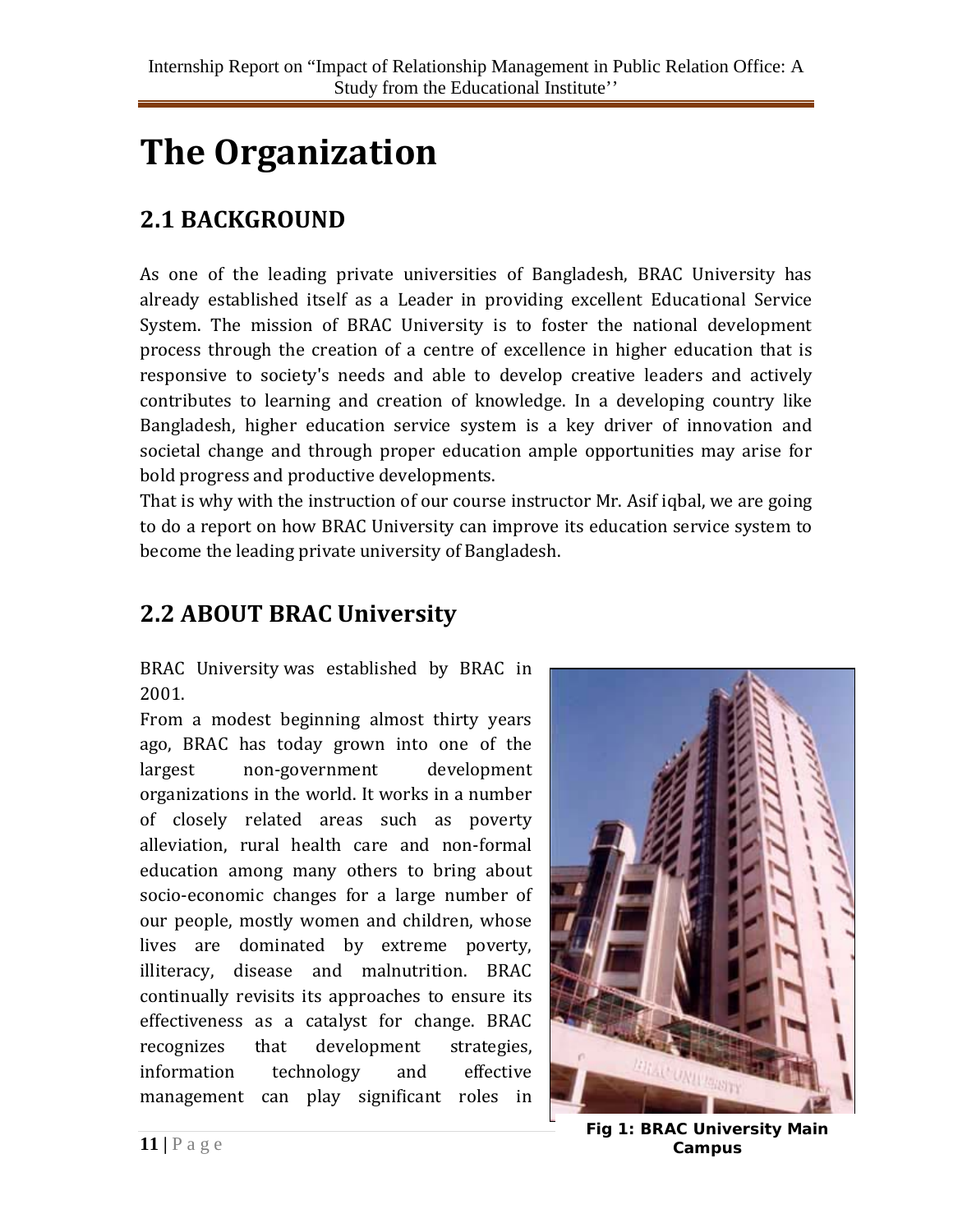modernizing Bangladesh and in securing meaningful jobs for the Bangladeshi workforce at home and abroad.

In line with BRAC's continued support to education as a force of change and development, BRAC University has been established to provide a high quality of education to meet the demands of the modern age. BRAC University is 'not for profit' institution accredited by the University Grants Commission (UGC) and approved by the Ministry of Education, Government of Bangladesh.

## **2.3 Mission**

The mission of the BRAC University is to foster the national development process through the creation of a centre of excellence in higher education that is responsive to society's needs, and able to develop creative leaders and actively contributes to learning and creation of knowledge.

## **2.4 Goal**

The goal of the university is to provide an excellent broad based education with a focus on professional development for students, in order to equip them with the knowledge and skill necessary for leading the country in its quest for development. Along with this, the university provides an environment for faculty development in order to ensure a dynamic teaching environment. Faculty will be provided with an environment in which they can further their teaching skills and contribute to the creation of new knowledge by developing and using their research skills.

## **2.5 Scope**

At present, the university offers following undergraduate degrees: Bachelor of Architecture (B. ARCH), Bachelor of Business Administration (BBA), Bachelor of Science (BS) in Computer Science and Engineering (CSE), Bachelor of Science (BS) in Computer Science (CS), Bachelor of Science (BS) in Electronics & Communication Engineering (ECE), Bachelor of Science (BS) in Electrical and Electronic Engineering, Bachelor of Science (BS) in Physics, Bachelor of Science (BS) in Applied Physics and Electronics, Bachelor of Laws (LL.B Hons), Bachelor of Social Science (BSS) in Economics, Bachelor of Arts (BA) in English, Bachelor of Pharmacy (Hons), Bachelor of Science (BS) in Microbiology and Bachelor of Science (BS) in Biotechnology.

The University offers following postgraduate degrees: Master of Business Administration (MBA), Executive MBA, Master of Development Studies (MDS),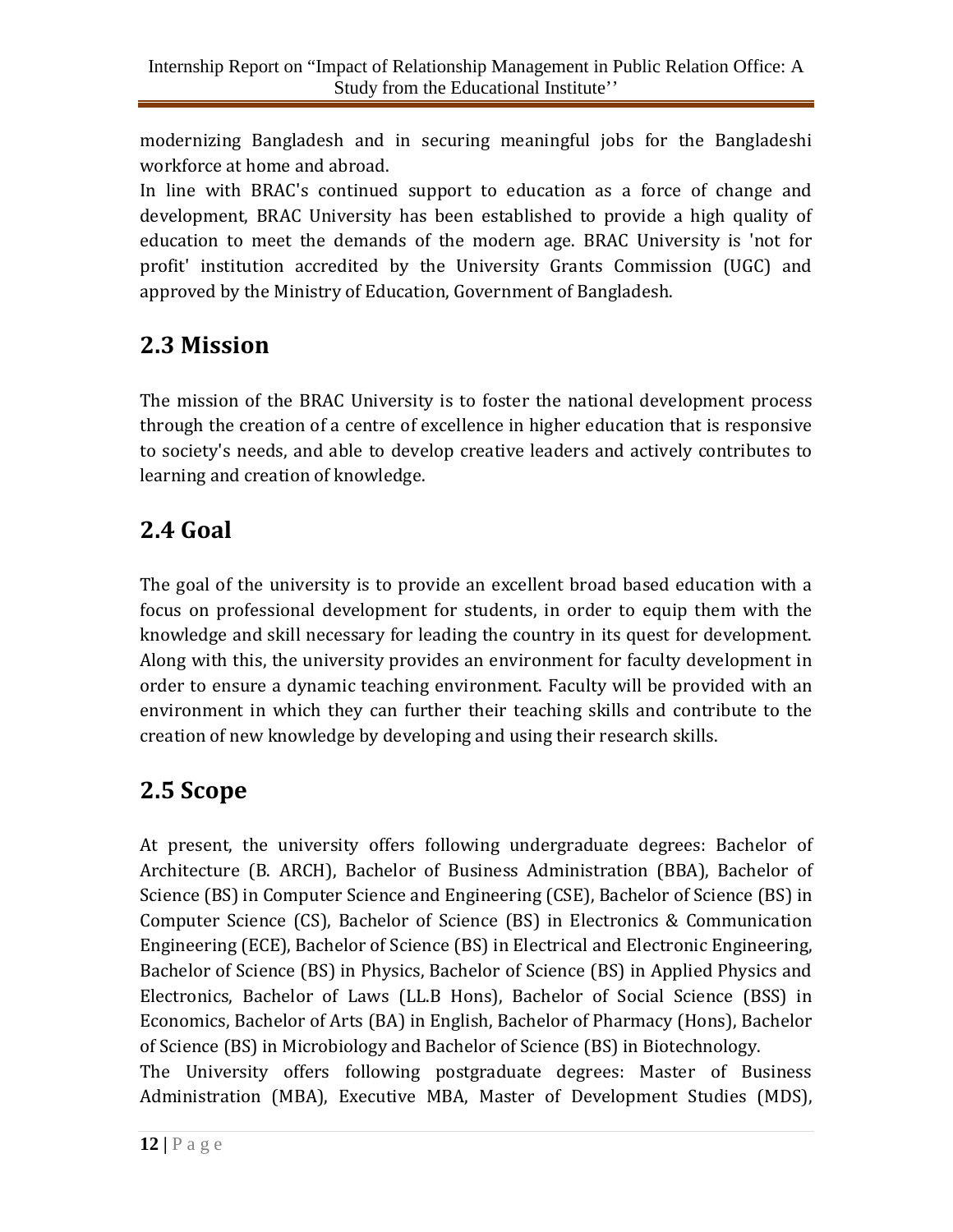Masters in Development Management and Practice (MDMP), Master of Bank Management (MBM), Master of Science in Biotechnology, Master of Disaster Management (MDM), Master of Arts (MA) in English, Master of Science in Applied Economics (MSAE), Master of Arts in Governance and Development (MAGD), Master of Public Health (MPH), Master of Education (MEd) and MS in Early Childhood Development (MSECD).

BRAC University also offers Post Graduate Diplomas in Disaster Management, Development Studies and Certificate courses in Disaster Management, ICT and Development, Social Communication, CISCO Certified Network Associate (CCNA), English Proficiency and Development, and IELTS (Preparatory).

As the university grows and as its institutional capacity is built up, the University will offer programs in a large number of disciplines. BRAC University will provide instruction and confer degrees in all branches of Arts, Social Science and Science including Medicine, Engineering, Architecture, Agriculture, etc. Degrees will be granted at the undergraduate, graduate and postgraduate (doctoral) levels. In addition, the University will offer Diploma programs on professional courses.

## **2.6 Organizational Structure**

The Honorable President of the People's Republic of Bangladesh is the Chancellor of BRAC University. The Board of Trustees is the highest policy making body of BRAC University and is responsible for ensuring the highest level of educational and administrative standard at BRAC University. A number of committees assist the Board in matters essential to the smooth functioning of the University. The committees are: Syndicate, Academic Council, Course Committee, Finance Committee, Selection Committee, Audit Committee, Committee on Student Affairs, Disciplinary Committee, Committee on University Development and Committee on Medical Facilities. The Vice Chancellor (VC) is the Chief Executive and Academic Officer of the University. The academic wing of the University consists of Deans of Faculties/Schools, Chairpersons of the Departments and Faculty Members. The Director of Research is responsible for research, advisory services and publications. The Director of Student Affairs co-ordinates and supports all extra-curricular activities. The Librarian who is assisted by a Deputy Librarian and Assistant Librarians head the University library. The Registrar with Deputy Registrar, Assistant Registrar and Officers are responsible for day-to-day administration, human resource management, technological services and records.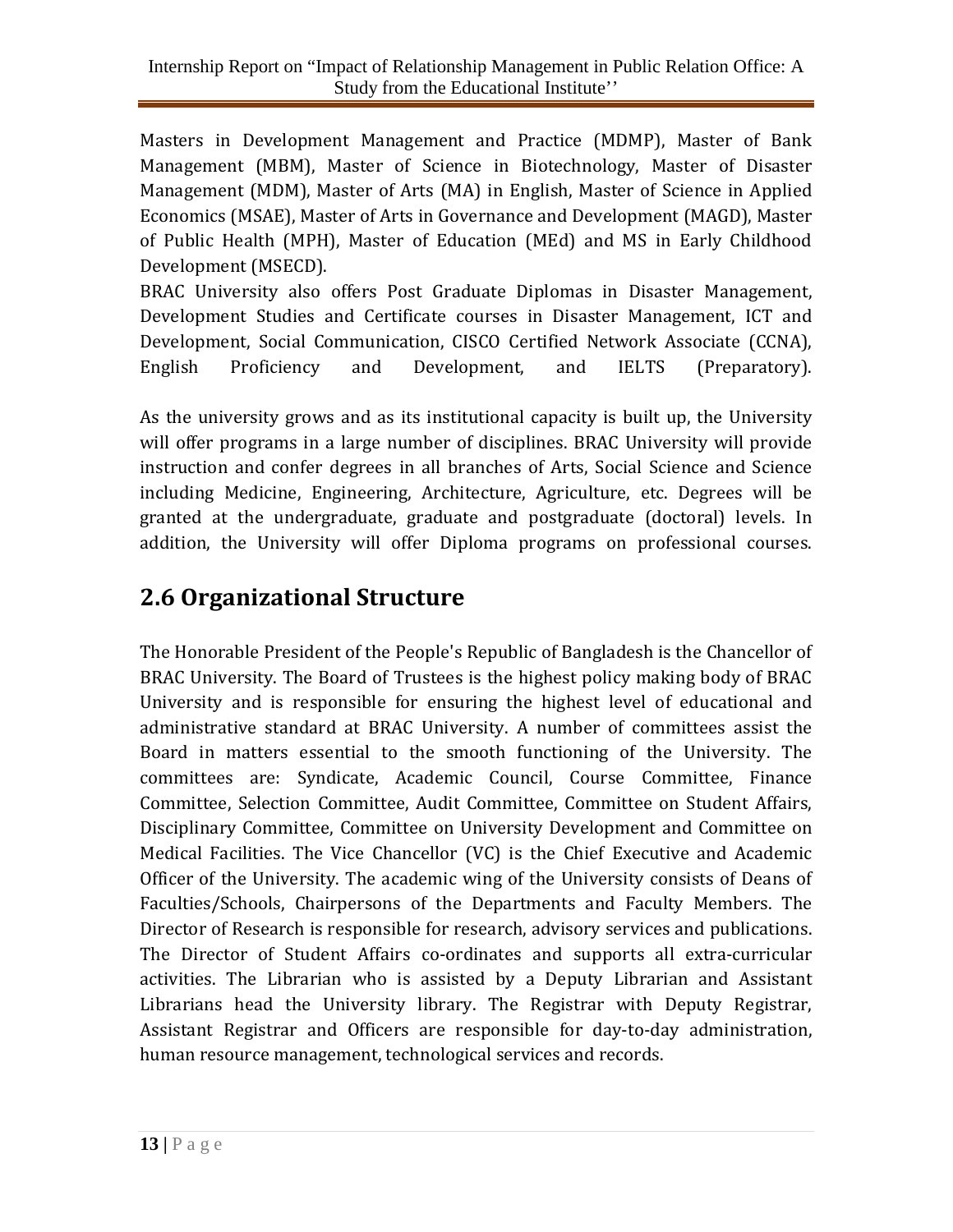# **CHAPTER-3 Organizational Design**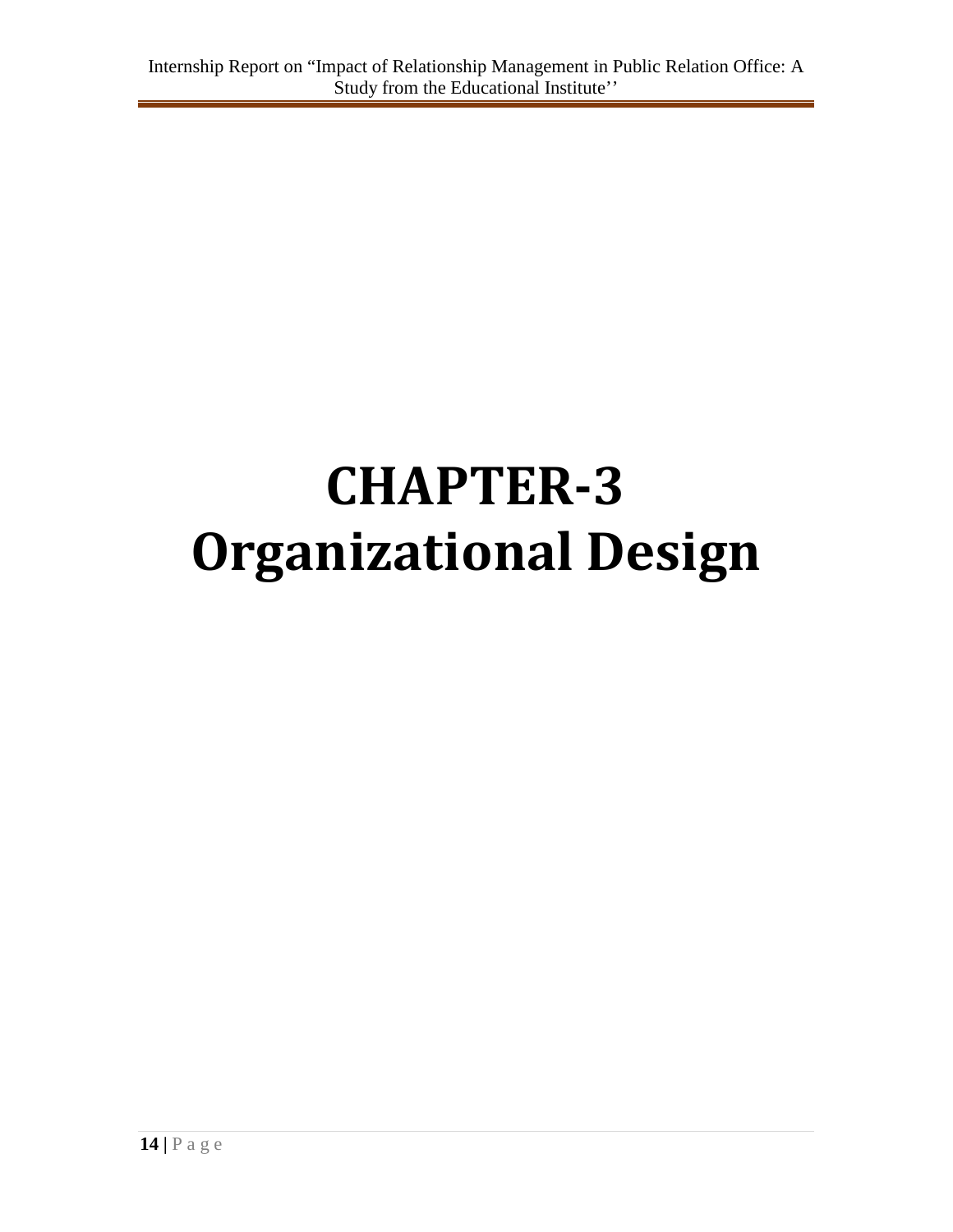## **School & Institute of BRAC University**

## **3.1 BRAC Business School**

**BRAC Business School (BBS)** strives to improve effectiveness and efficiency of managing business and non-business organizations through excellence in business education, training, research and advisory services. Pursuant to its mission of creating and disseminating knowledge in the field of business and management, the school offers an undergraduate program [\(BBA, Bachelor of Business](http://www.bracu.ac.bd/academics/institutes-and-schools/brac-business-school/bachelor-business-administration)  [Administration\)](http://www.bracu.ac.bd/academics/institutes-and-schools/brac-business-school/bachelor-business-administration) and three graduate programs [\(MBA, Masters of Business](http://www.bracu.ac.bd/academics/institutes-and-schools/brac-business-school/master-business-administration)  [Administration,](http://www.bracu.ac.bd/academics/institutes-and-schools/brac-business-school/master-business-administration) [EMBA, Executive Masters in Business Administration](http://www.bracu.ac.bd/academics/institutes-and-schools/brac-business-school/executive-mba-emba) and [MBM,](http://www.bracu.ac.bd/academics/institutes-and-schools/brac-business-school/master-bank-management)  [Master of Bank Management\)](http://www.bracu.ac.bd/academics/institutes-and-schools/brac-business-school/master-bank-management). The areas of specialization of the school are Accounting, Finance, Banking and Insurance, Human Resource Management, Marketing, Computer Information Management, E-Business, Entrepreneurship, and Operations Management.

The research works of the BBS faculty members have been commended in the business profession and published in various national and international journals. The focus of BBS is not limited to education and research. It encourages the students to participate in various extra-curricular activities through its student clubs– BRAC University Business Club (BIZ BEE), BRAC University Marketing Association (BUMA), Entrepreneurship Development Forum (EDF) and the MBA Forum. The aim is to instill leadership qualities in the students of BBS by engaging them in these student platforms. Owing to the very high quality of the programs and the school's commitment to the business education in Bangladesh, a rising number of applicants have been consistently attracted to our BBS programs. At present BBS has around 2600 students enrolled, and the alumni of BBS are proving their excellence at home and abroad, and are the brand ambassadors of BRAC University.

#### **3.2 BRAC Institute of Global Health**

The BRAC Institute of Global Health (BIGH) was established in August 2013 as an independent institute under BRAC University which incorporates the James P Grant School of Public Health, the Department of Midwifery and the Department of Nursing. The objective of BIGH is to become a worldwide leader in interdisciplinary global health education. Therefore, the vision of BIGH is transformation in health through innovations. The Institute will promote public health, midwifery and nursing education and training to harness knowledge and know-how in pursuit of health equity. At the same time, the Institute will catalyse and conduct innovative research grounded in country realities and responses to changing global burden of diseases as well as influence both national and global policy through advocacy and evidence sharing.

The James P Grant School of Public Health was founded in 2004 as a collaborative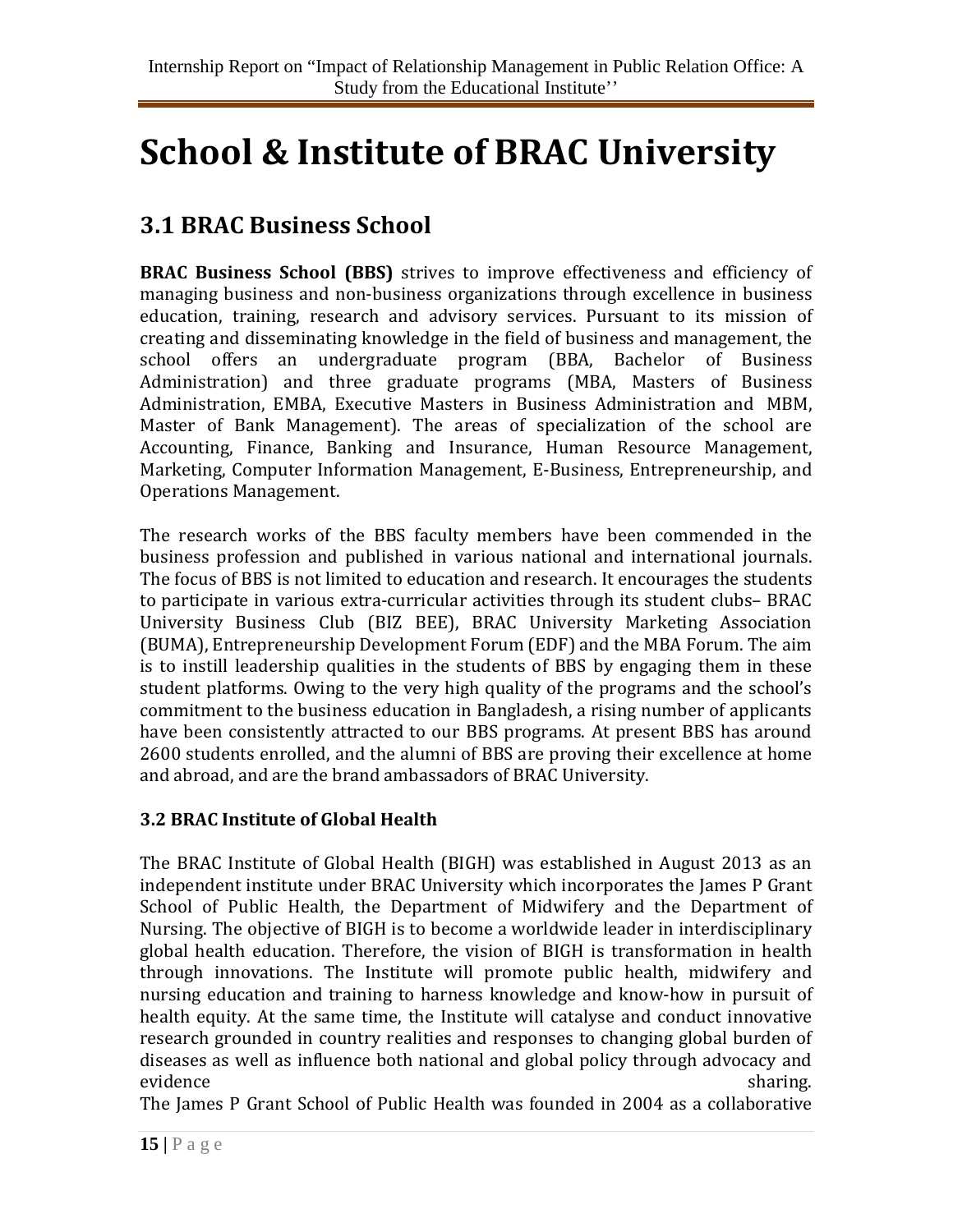effort between BRAC University, BRAC and icddr,b. These three institutions offer dynamic and diverse learning laboratories for the School's education, research, leadership and advocacy programmes. The School's guiding vision - knowledge and know-how for health equity - draws on the inspirational leadership of Jim Grant, former executive director of UNICEF, after whom the School is named. The three primary areas of activity in the School are related to education, research and advocacy.

The School has been offering its flagship Master of Public Health (MPH) programme since 2005 and was featured by WHO Bulletin as a pioneering public health school. The School has over 20 international faculty members and 326 graduates from 23 countries have been graduated who are now working in governments, national and international NGOs, donor and UN agencies in there respected countries.

The Department of Midwifery under the BRAC Institute of Global Health is leading the Community-based Midwifery Diploma Programme (CMDP) in partnership with six other non-governmental implementing partner organisations. The programme, funded by the United Kingdom Department for International Development (DFID), recruits students from remote and underserved areas with high maternal and neonatal health needs, builds their capacity through a three-year Diploma in Midwifery programme and deploys midwives in their respective communities upon graduation. The CMDP aims to improve the health status of communities by contributing to the reduction of maternal and newborn morbidity and mortality and to increase coverage of quality maternal and neonatal health services through the development of competent and compassionate community-based midwives who live and practice in underserved rural and urban areas.

## **3.3 BRAC Institute of Languages**

BIL started its journey as English Language Program (EL-Pro) in 2005. The purpose of the program was not only to enhance the students' English language skills to facilitate learning in their chosen fields, but also to enable effective oral and written communication. Over the years, as EL-Pro met with increasing success, it morphed into the Centre for Languages (CfL) in 2008. In 2012, CfL's visionary work and relentless effort to bring change got paid off and it was accredited with the status of an 'institute' by the University Grants Commission (UGC). CfL thus became BRAC Institute of Languages (BIL).

At present, BIL offers well-designed, comprehensive courses ranging from the preintermediate to the upper-intermediate level in order to facilitate the English language requirements of the university students. Moreover, BIL courses do not consist of mixed ability learners as the placement of each student is done individually through a rigorous process of evaluation.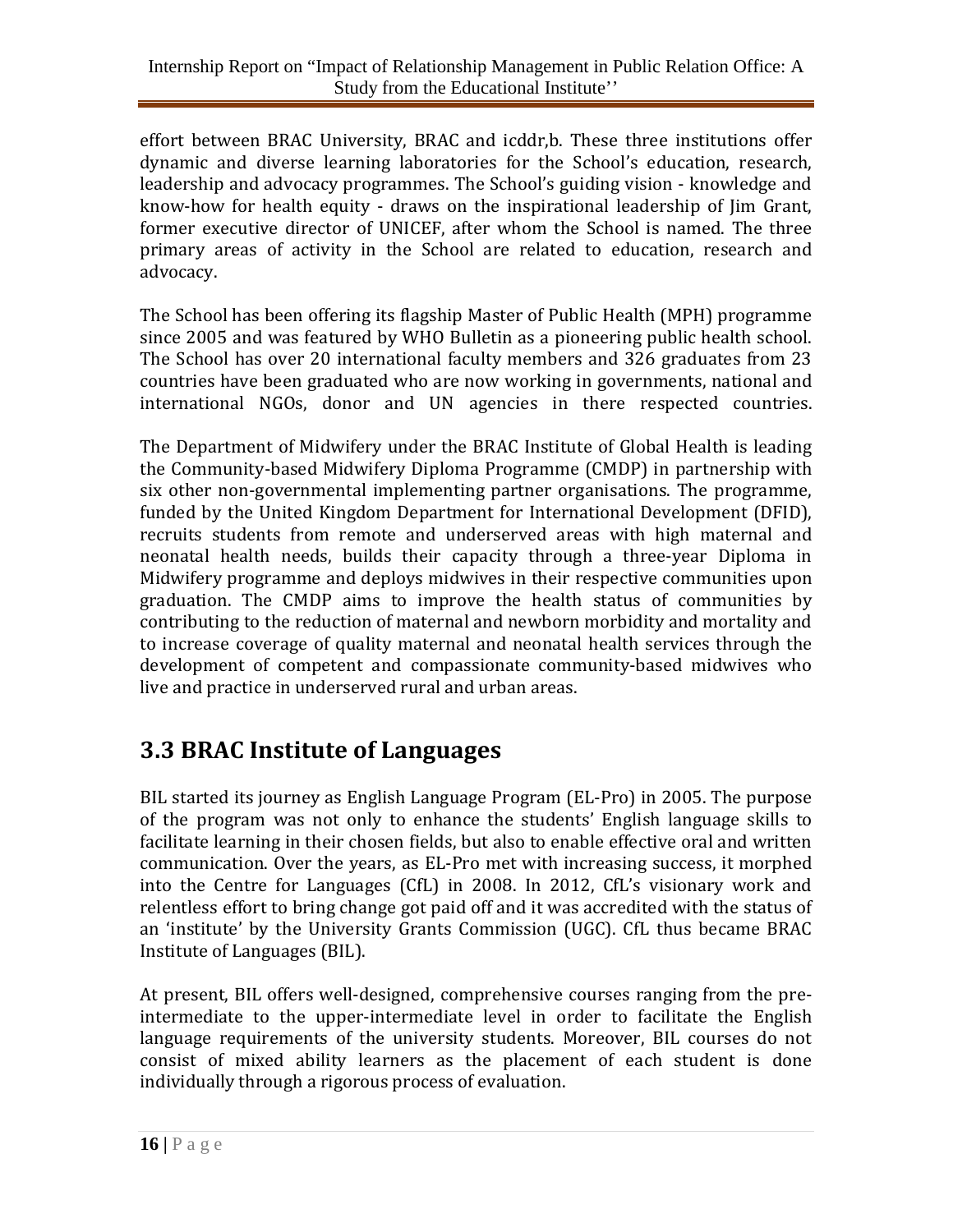Of all the undergraduate courses, the pre-university course is an exceptional 'first' among the universities in Bangladesh. It is a unique program designed particularly for students who possess aptitude and show potential in their specific fields of study but whose weakness in English language proficiency do not permit them to get admitted into the university. These students do a semester-long pre-university (English) course in order to prepare themselves for academic success. In doing so, BIL remains true to BRAC's vision of catering to the needs of the marginalized sector.

Besides English, BIL currently offers the modern languages Bangla, Arabic, Chinese, French, Korean and Spanish to both its students and other professionals.

BIL also covers extensive student-focused activities such as consultations, exclusive one-to-one tutorial sessions, various clubs, a writing centre designed to facilitate and guide students through any kind of academic writing difficulties. To maintain the quality of teaching and to keep the teachers in pace with the up-to-date teaching techniques and strategies, innovative reflection sessions, workshops and teacher trainings are conducted periodically. This, in turn, leads to significant research work done by the teachers, some in collaboration with renowned foreign institutions.

As a language institute, BIL has also decided to contribute to the improvement of language teaching in Bangladesh, and thus introduced the post-graduate degree course, Masters (MA) in TESOL, for the currently practicing teachers and language practitioners. Interested teachers can also avail of the other programs such as "Certificate in TESOL" and "Diploma in TESOL" which are also pre-requisites for the MA in TESOL course.

Beyond the academic sectors, BIL ventured into new endeavours with external projects; particularly the professional programs which have adult education and training at its core. Some of the prominent courses conducted at the Dev-Pro centre are Development Professionals Program for BRAC Managers which focuses on developing their English language and communication skills and the BRAC Primary School Teacher Training Program. The latter aims at improving: the English language communication skills of the teachers; and the teaching delivery in the English classes. In addition to these, BIL offers some unique courses such as English course for driving professionals and development of English language and communication skills for the Medhabikash program.

Over the years, BIL has developed a unique culture of learning and sharing. The current ongoing initiative is the "BIL Workshop Series" which is a common platform for teachers of all levels from all over Bangladesh to share knowledge and experience amongst themselves as well as with international language experts/practitioners. Apart from this, BIL collaborates with other institutions such as the American Center, British Council, the Chinese Embassy, the Korean Embassy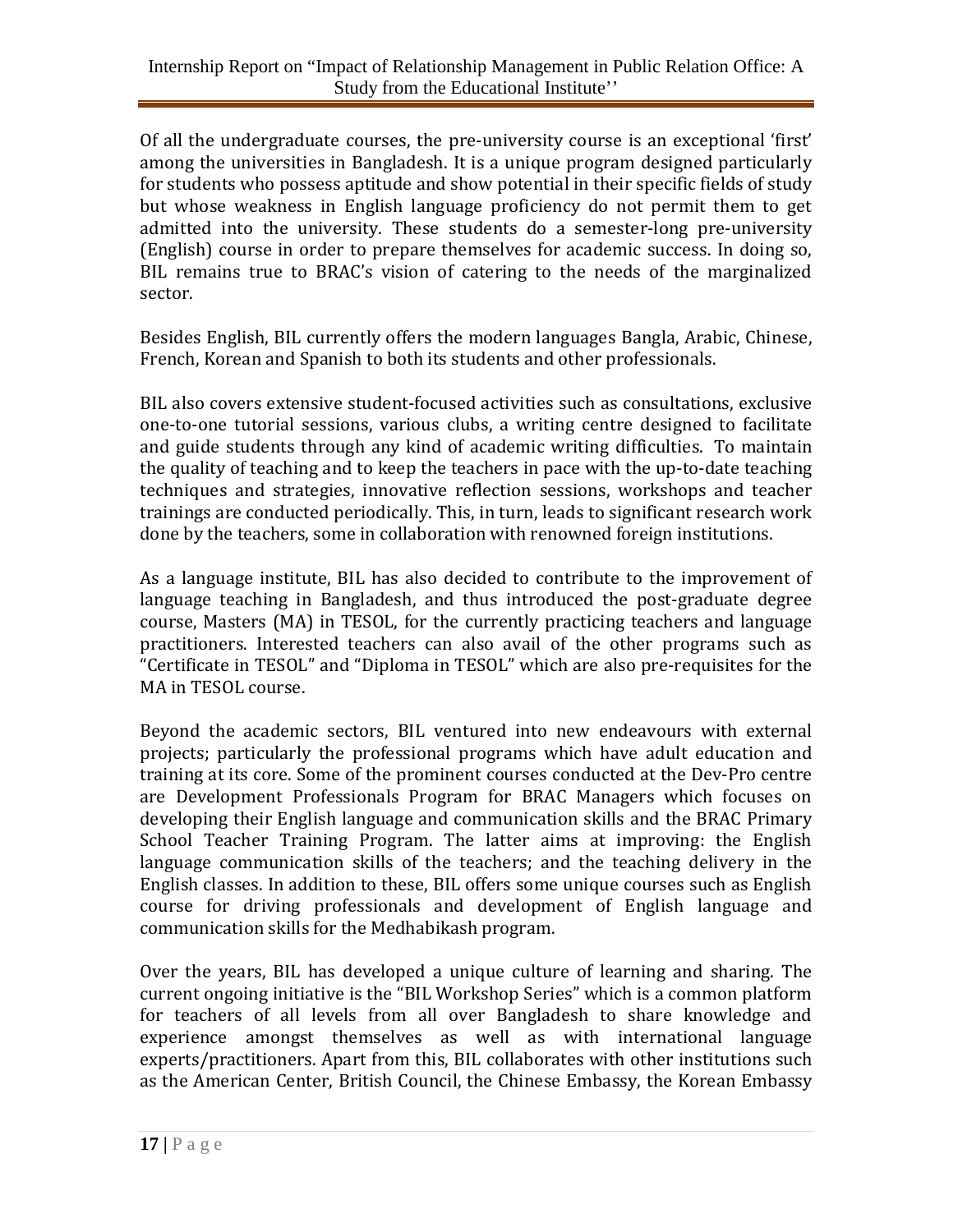and others to bring innovative projects that contribute to language learning and teaching.

## **3.4 Institute of Educational Development**

The Institute of Educational Development, BRAC University has been involved in the field of education since its establishment in 2004 as a part of BRAC and BRAC University. Since its inception it has been contributing to the overall improvement of the national education system in Bangladesh. Over the years it has been flourishing by taking on new challenges and opportunities in fulfilling the overarching societal goals of fighting poverty, building human capital and enabling people to realize their potential.

### **3.5 School of Engineering and Computer Science**

The School of Engineering and Computer Science embodies BRAC University's tradition of excellence as a leader in engineering education and research. The undergraduate and graduate programs offered by this school prepare students to be well-qualified for academia and the industry, and to apply engineering principles across a wide range of disciplines.

The **Department of Electrical and Electronic Engineering (EEE)** and the **Department of Computer Science and Engineering (CSE)** operate together under this school. The **EEE** Department offers two undergraduate programs:

- *Bachelor of Science in Electrical and Electronic Engineering (BSEEE)*
- *Bachelor of Science in Electronics and Communication Engineering (BSECE)*

The **CSE** Department offers:

- *Bachelor of Science in Computer Science (BSCS)*
- *Bachelor of Science in Computer Science and Engineering (BSCSE)*

The School of Engineering and Computer Science has also expanded its curriculum to graduate levels by offering three graduate programs:

- *Master of Science (M.Sc.) in Electrical and Electronic Engineering*
- *Master of Engineering (M.Engg.) in Electrical and Electronic Engineering*
- *Master of Computer Applications*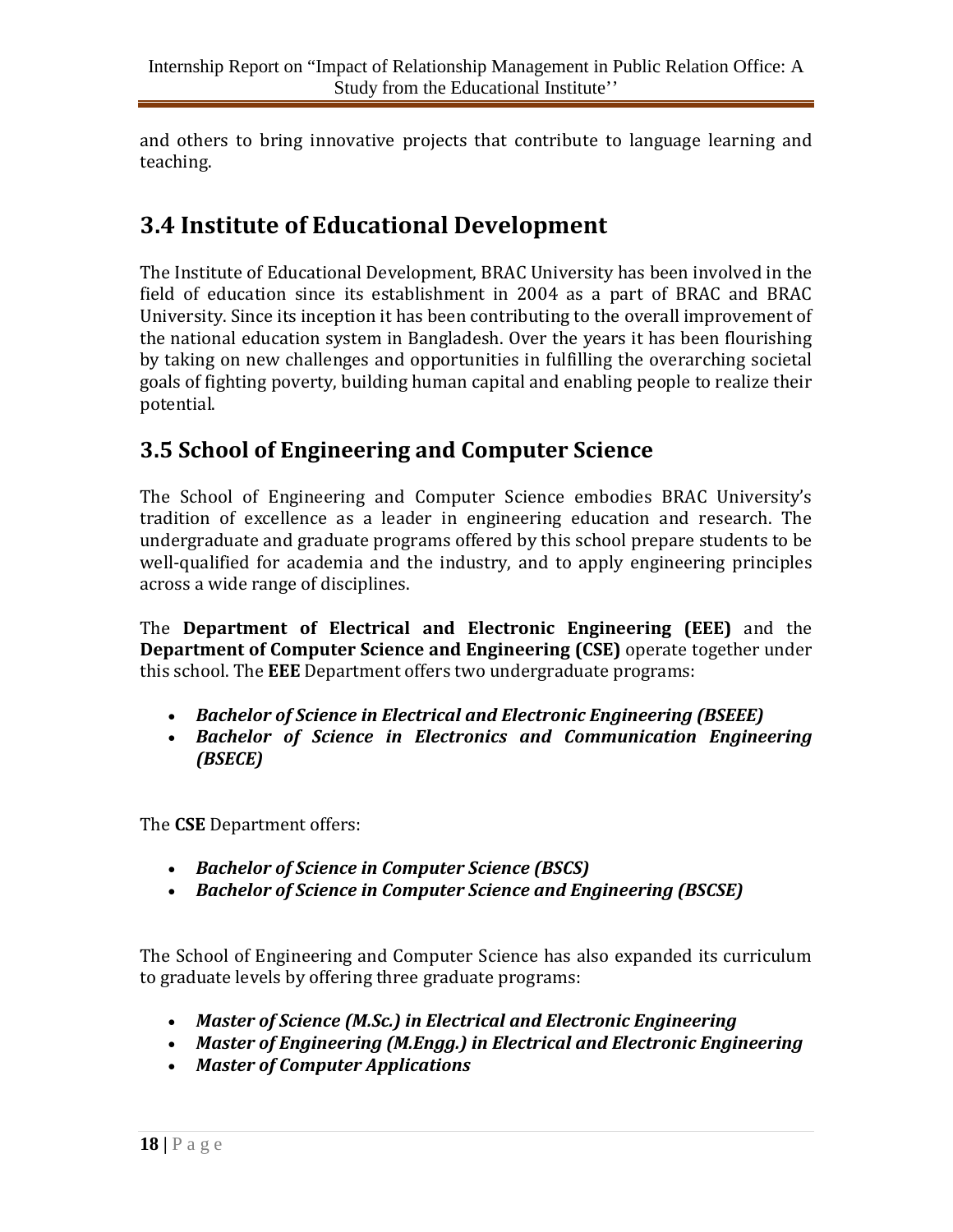Furthermore, the school is running a training program for *CISCO Certified Network Associate (CCNA)* under the CISCO Networking Academy in BRAC University.

Besides academic programs, the School of Engineering and Computer Science highly encourages undergraduate and graduate students to engage in research activities. Under the patronization of the school, the Network Research Group is exploring different characteristics of wireless and wired networks such as security, channel optimization, and performance enhancement. The *Control Application Research Group (CARG)* has initiated a research with *Dhaka Power Distribution Company Ltd (DPDC)* on S*upervisory Control and Data Acquisition (SCADA)* system to analyze and improve their system, and is also working on implementing several solar power projects.

## **3.6 School of Law**

Founded in 2004, the **School of Law** at BRAC University is a gateway through which students are prepared for careers in law, in administrative services, the judiciary and in the development sector. The four-year undergraduate programme at the School of Law culminates into a **Bachelor of Laws (LL.B.)** degree for successful students. Although the primary emphasis of the programme is on law and the legal profession, given that Law is also intertwined with economics, development, business and sociology, it also prepares students who are inclined to seek professions in other disciplines.

The faculties of the School of Law are handpicked for their academic excellence and individual expertise. They bring with them teaching-learning experiences from Universities in the United Kingdom, Australia, Russia, the United States of America and Bangladesh. The faculty has individual expertise in the areas of child rights, criminal law, consumer laws, gender studies, business laws, economics, international laws and human rights; all which are shared with the students in course work and in workshops and lecture programmes organised by the School.

The School of Law is also noteworthy in the fact that it has both a **Law Club** and a **Moot Court Society**, where students are constantly engaged in preparing for moot court competitions, writing research papers and articles for the **Law Club** newsletter '**Acumen**' and planning lecture programmes and social awareness activities. The mooters have been successful in several national and international competitions, including the prestigious **ICRC Henry Dunant Moot Court Competitions**. They are a force to be reckoned with in the national arena

Recognising BRAC's background and the goals and commitments of BRAC University, the **School of Law** endeavours to impart legal education to seek legal solutions that respect social, cultural and aesthetic needs of the people. To meet this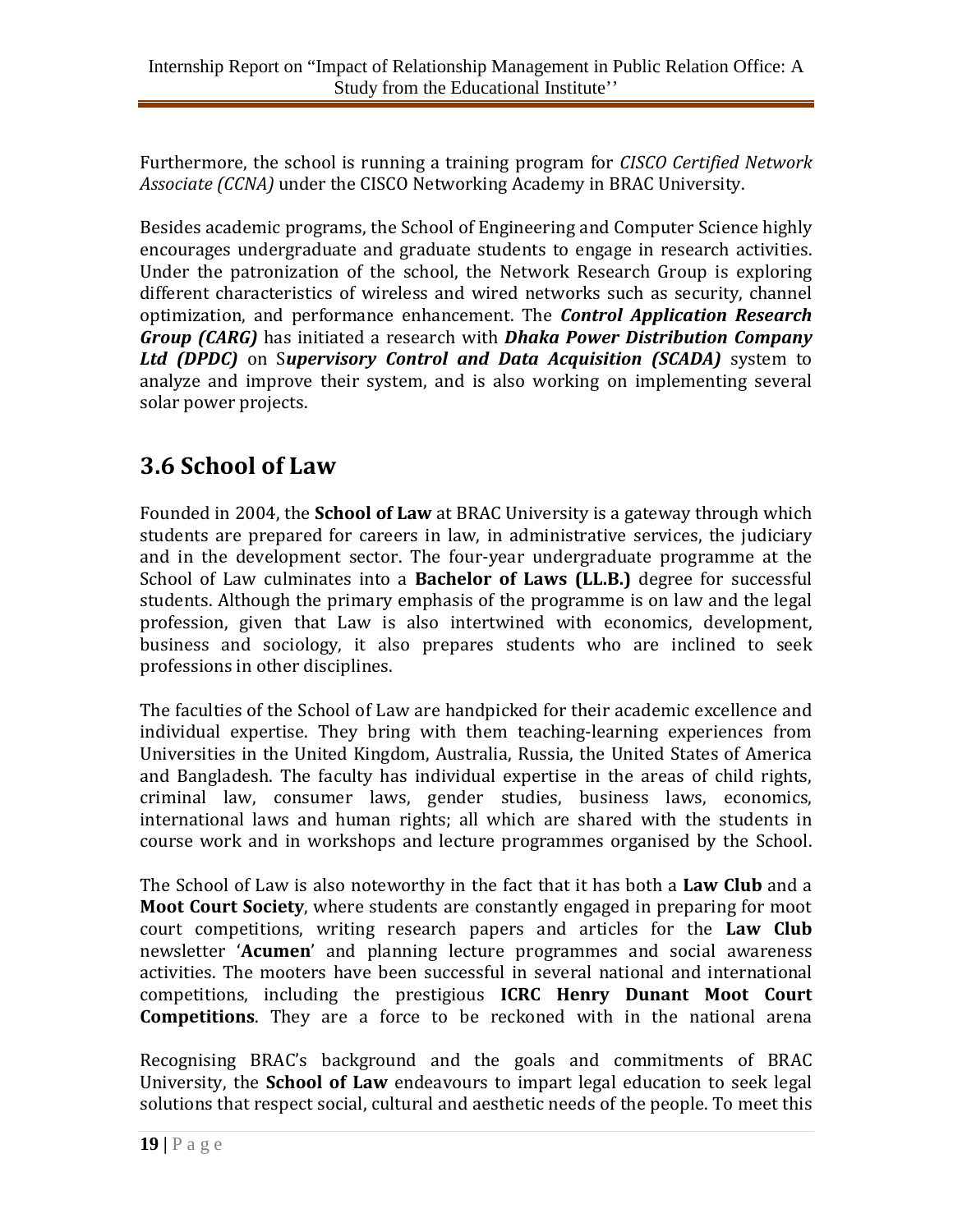goal, it strives to impart to its students not only the tenets of the law, but also legal philosophy, rights-based issues and a broader awareness of the society they live in. Graduates from the School of Law are now pursuing careers as lawyers, judges, corporate legal officers, development workers and academics.

## **3.7 Centres and Initiatives**

#### **Centre for Climate Change and Environmental Research (C3ER)**

Since its inception, BRAC University has conducted a series of cross-sectoral research on climate change and disaster management in direct collaboration with BRAC. To coordinate and manage these different activities, the Syndicate and the Board of Trustees of BRAC University have accorded for establishment of a research center titled "*Centre for Climate Change and Environmental Research (C3ER)*". The Centre establishes a synergy between BRACU and BRAC in the field of climate change and other environmental issues.

#### **Centre for Entrepreneurship Development**

*Centre for Entrepreneurship Development (CED)* started its journey in April 2011 with the view to encourage Bangladeshi entrepreneurs and engender entrepreneurial knowledge and skill so that they can develop and grow their own businesses.

#### **Control and Applications Research Centre**

The *Control & Applications Research Centre (CARC)* has expertise and activities in an area of systems and control engineering. CARC has a strong practical focus to the work, and many of the projects involve close collaboration with industrial organizations. We emphasis upon the application requirements and exercise established theoretical techniques to provide solutions through technological demonstration.

#### **Journalism Training and Research Initiative**

The *Journalism Training and Research Initiative (JATRI)* was launched by BRAC University in the year 2009 to strengthen and enhance the skills of journalists and aspiring journalists, by providing training and support to accomplish their roles of communicators and facilitators of public discourse.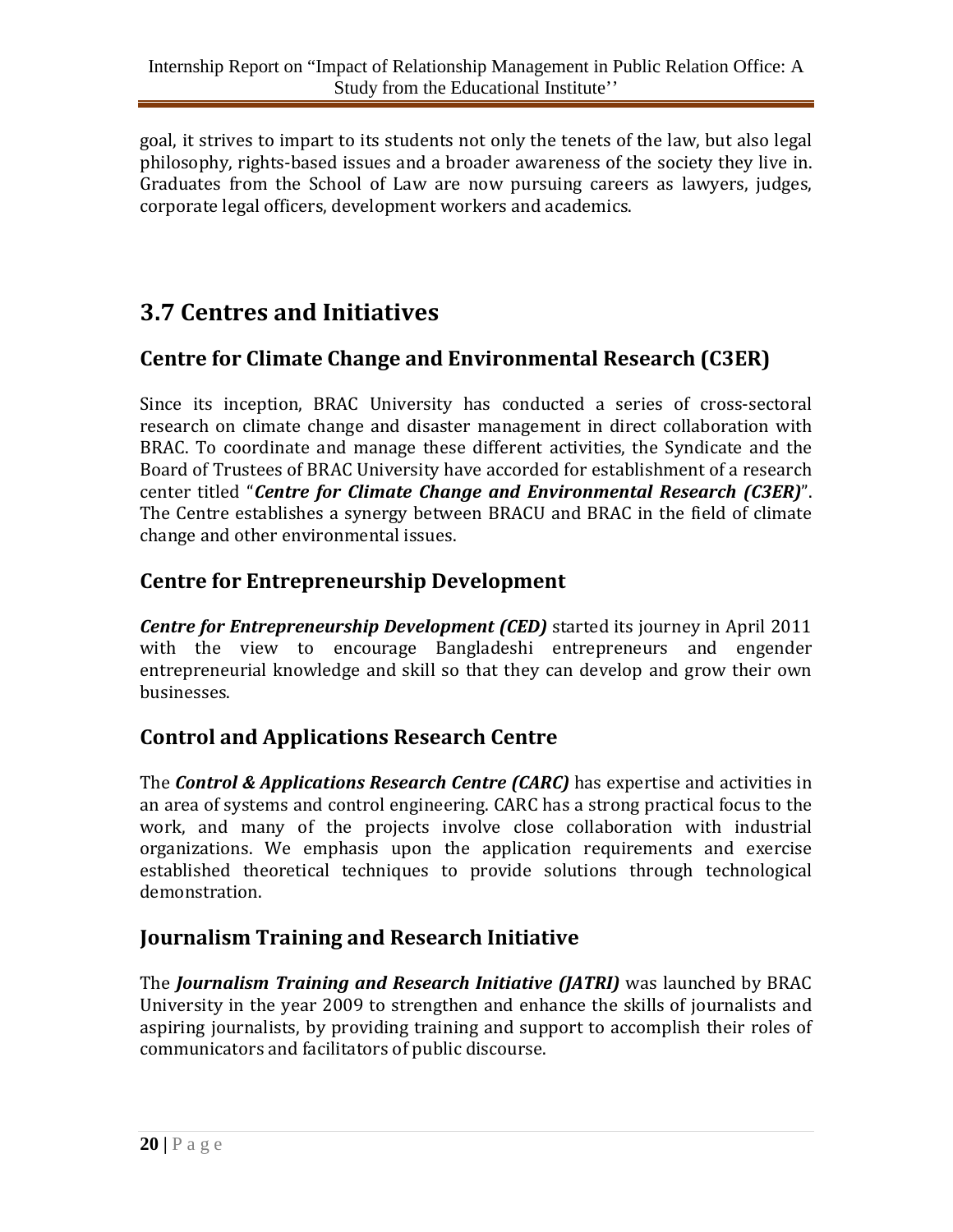#### **Teaching and Learning Centre**

BRAC University has always been committed to ensure a quality room for effective teaching and learning. In order to enhance parameter of such practice the establishment of *Teaching & Learning Centre (TLC)* came into being in 2006.

## **3.8 Student Affairs**

#### **About us**

The **Office of Student Affairs** supports and complements the academic missions of BRAC University by providing campus services and resources that enrich the overall student experience and learning environment. The Office collaborates with *students, faculty, staff, alumni,* and *parents* in the design and delivery of key services and support to students, faculty, and academic departments.

The **Office of Student Affairs** offers a variety of programs and services dedicated to the intellectual, social, psychological, ethical, and professional development and wellbeing of all BRAC University students, and to the direct support of faculty in pursuit of the university's mission. These include the first year advising programs, orientation programs, career and internship services, co-curricular and club activities, personal and social counseling, and teaching and learning support. The common thread that binds all the offices of Student Affairs is a commitment to provide an engaging and active learning environment that enhance the personal growth of all students, and complement BRAC University's commitment to academic excellence.

#### **The Mission**

The mission of the office is guided by two principles: to support BRAC University's commitment to the highest academic standards of scholarship, teaching and mentoring of all students, and to enhance the quality of campus life for students – both in and out of the classroom.

#### **Aims and Visions**

Our aim is to design and deliver a wide array of university programs and campus resources that facilitate an active and enriching learning environment at BRAC University. Our vision is that students will:

- Achieve high standards of academic success and personal development during their time at BRAC University;
- Graduate with integrity and purpose, focused on their professional development and contributions to society;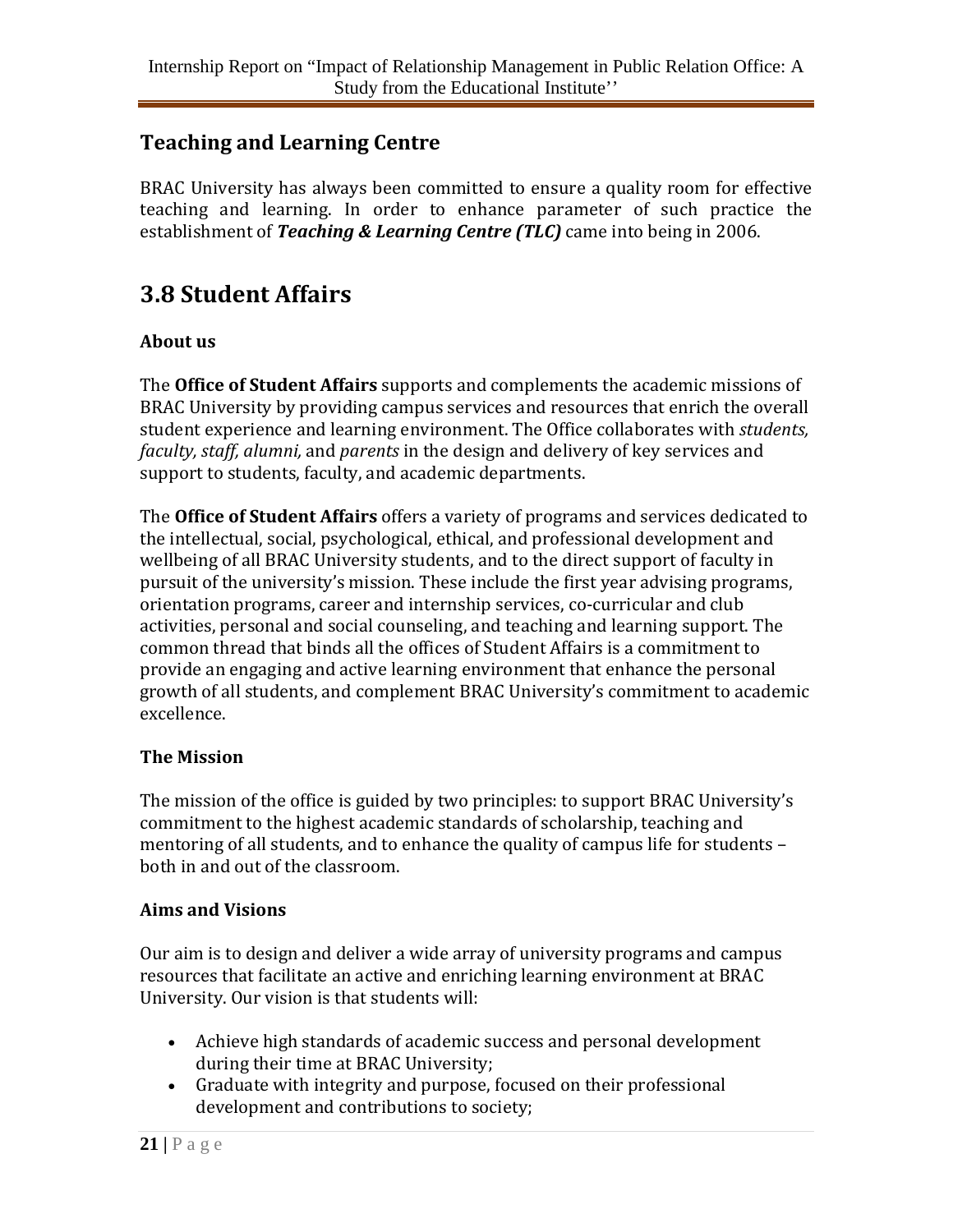- Care about themselves and others; and
- Develop the skills and judgment to successfully meet challenges beyond BRAC University, both individually and collectively.

Further, our vision for excellence extends to the greater BRAC University community, which we seek to support with a variety of programs and services provided by Student Affairs to students, faculty, staff, alumni, families, and guests of the University.

#### **Programs and Services**

Established in July 2003 to coordinate all aspects of student services and campus resources, the Office of Student Affairs houses the following programs and services:

- *First Year Advising Team (FYAT)*
- *Relationship Management Office (Freshman Programs)*
- *Career Services Office (CSO)*
- *Counseling Unit*
- *Teaching & Learning Centre (TLC)*
- *Office of Co-Curricular Activities*

## **3.9 BRAC University Ayesha Abed Library**

The Ayesha Abed Library at BRAC University aims to become a world-class Knowledge Resource Centre and provide innovative new services and a wider collection of books and resources to the teaching, learning and research communities, using latest technological developments of the 21st century. The development, organization and maintenance of archives in multiple locations; access to world class resources; personalized assistance in the use of library and information resources; and instruction on research strategies and tools have made this one of the richest libraries in the country.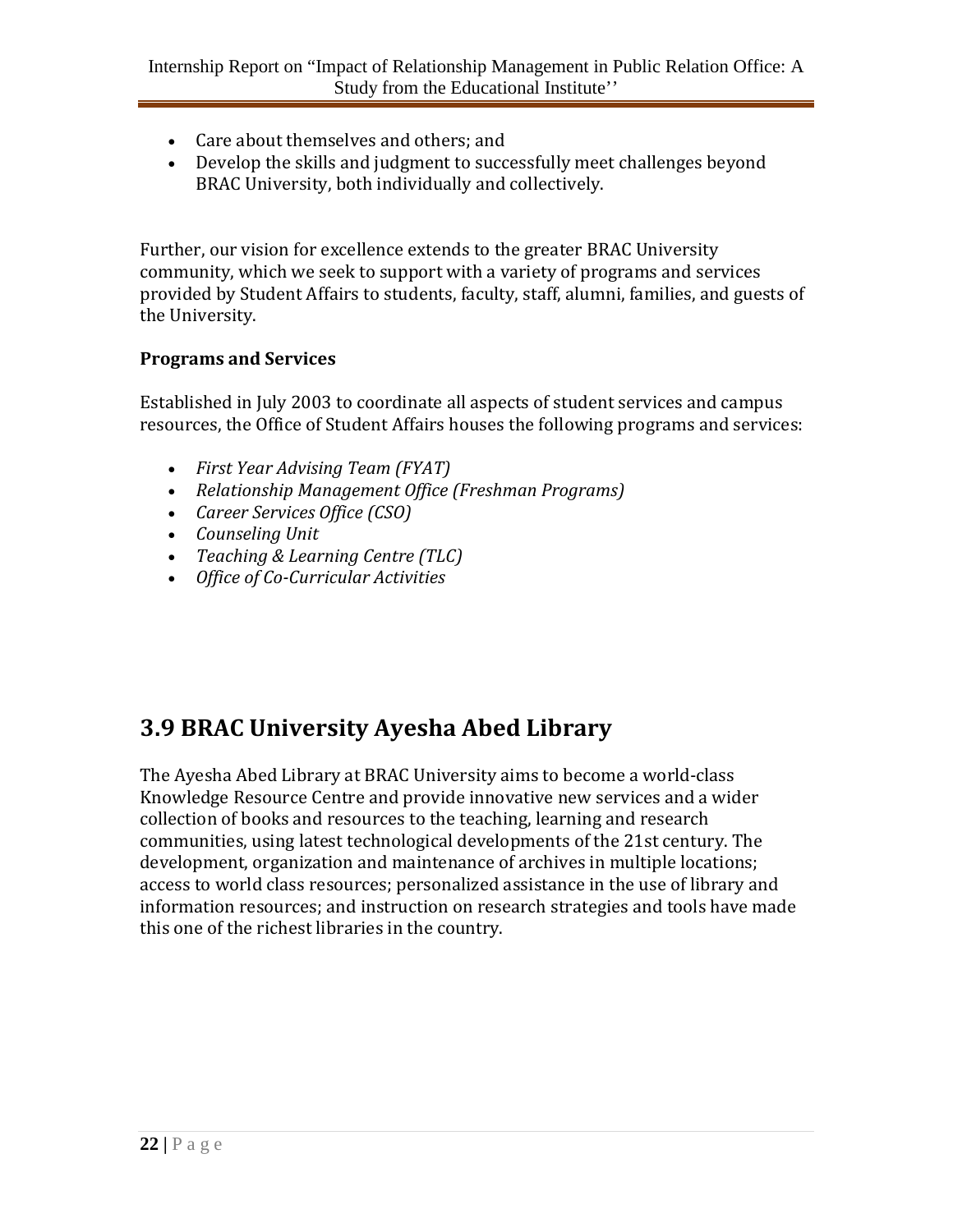#### **Mission**

The Library's mission is to provide comprehensive resources and services in support of the research, teaching, and learning needs of the University community.

#### **Vision**

Develop a world-class Knowledge Resource Centre and provide innovative new services and collections to the teaching, learning and research communities, using latest technological developments of 21st century.

#### **Services and Resources**

- [Library Catalogue](http://library.bracu.ac.bd/renew) Search online catalogue to locate books, journals, repository items etc. owned by [BRAC University library](http://library.bracu.ac.bd/)
- [Institutional Repository](http://dspace.bracu.ac.bd/) for theses, dissertation and BRACU publications
- [E-journal and Databases-](http://library.bracu.ac.bd/main/atoz-database) The library subscribes to a number of databases which provide 24/7 access to thousands of full text journal and magazine in many subject areas including general and multidisciplinary databases.

#### **On Campus access**

Most e-resources provide on-campus access through IP recognition within the BRACU domain.

#### **Off Campus access**

Most of the resources we list are available off-campus to current staff and students of the University through [MyAthens account](https://auth.athensams.net/)

#### **3.10 Residential Campus of BRAC University**

BRAC University's (BRACU) **Residential Semester (RS)** at Savar campus is unique amongst higher education experiences in Bangladesh. The RS offers a holistic curriculum based on the principle of 'experiential learning', which cultivates a broad range of soft skills and qualities, to compliment the theoretical development that students undergo.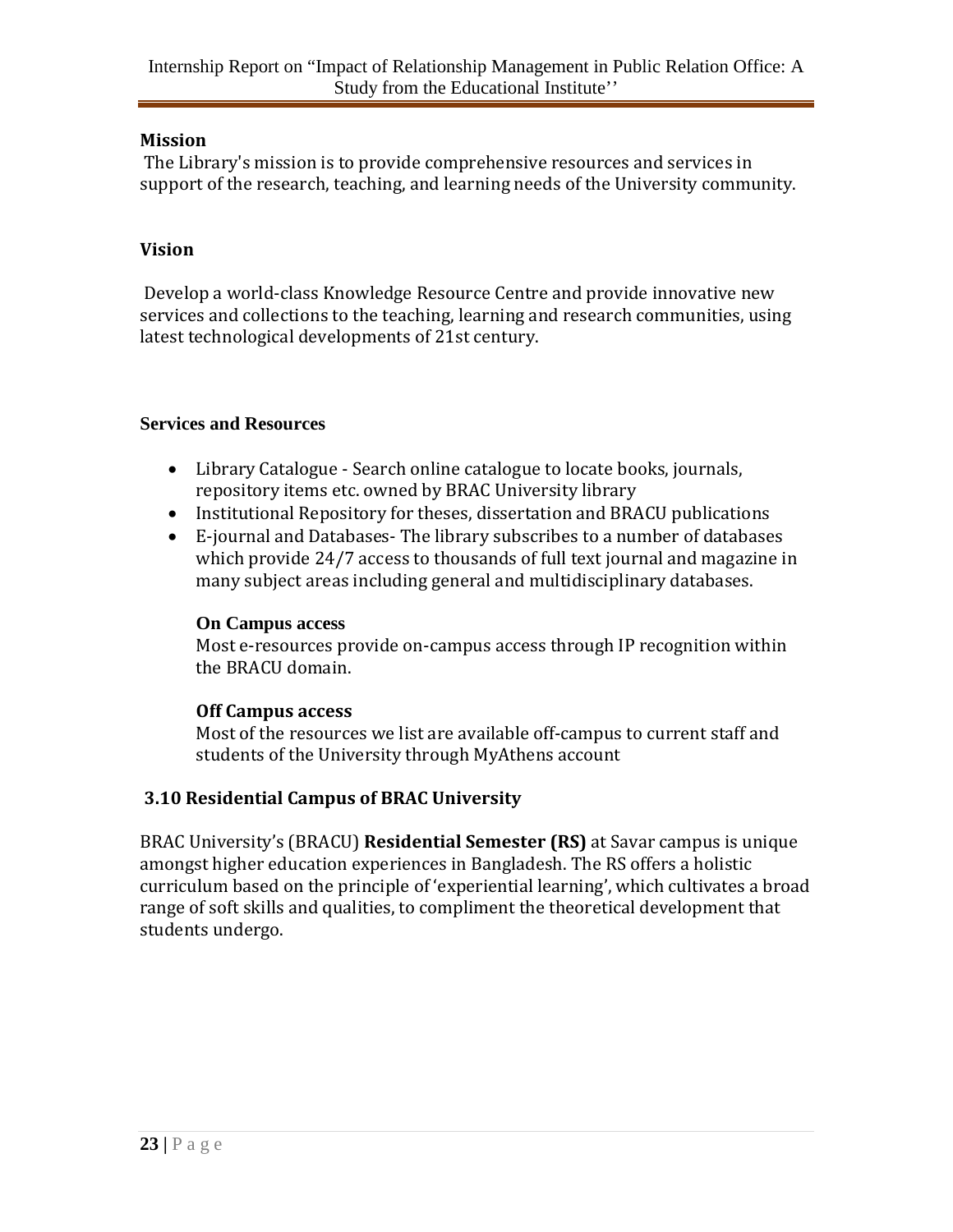

The curriculum's intensive programs (delivered mainly in English) help to develop rounded individuals, whose improved leadership skills, ability to independently face challenges, and proficiency in English will better prepare them to face the challenges of higher education (and eventually give them a competitive edge in the job market).

The Residential Semester takes place at a specially designed campus in Savar, which provides a support system that aids students in becoming confident and self-reliant. For many students, living on campus is the first time they have lived away from home, so the Residential Semester emphasises four areas (that facilitate the adaptation process and foster the values detailed above):

- Improving communications skills, especially in English.
- Creating a strong sense of social responsibility and an awareness of each other's rights and responsibilities as members of society and citizens of a nation.
- Developing firm principles that guide students in all of their actions, whether in the personal, social, or public spheres, and teaching them to respect one another.
- Providing a holistic education, through academic, extracurricular and experiential activities.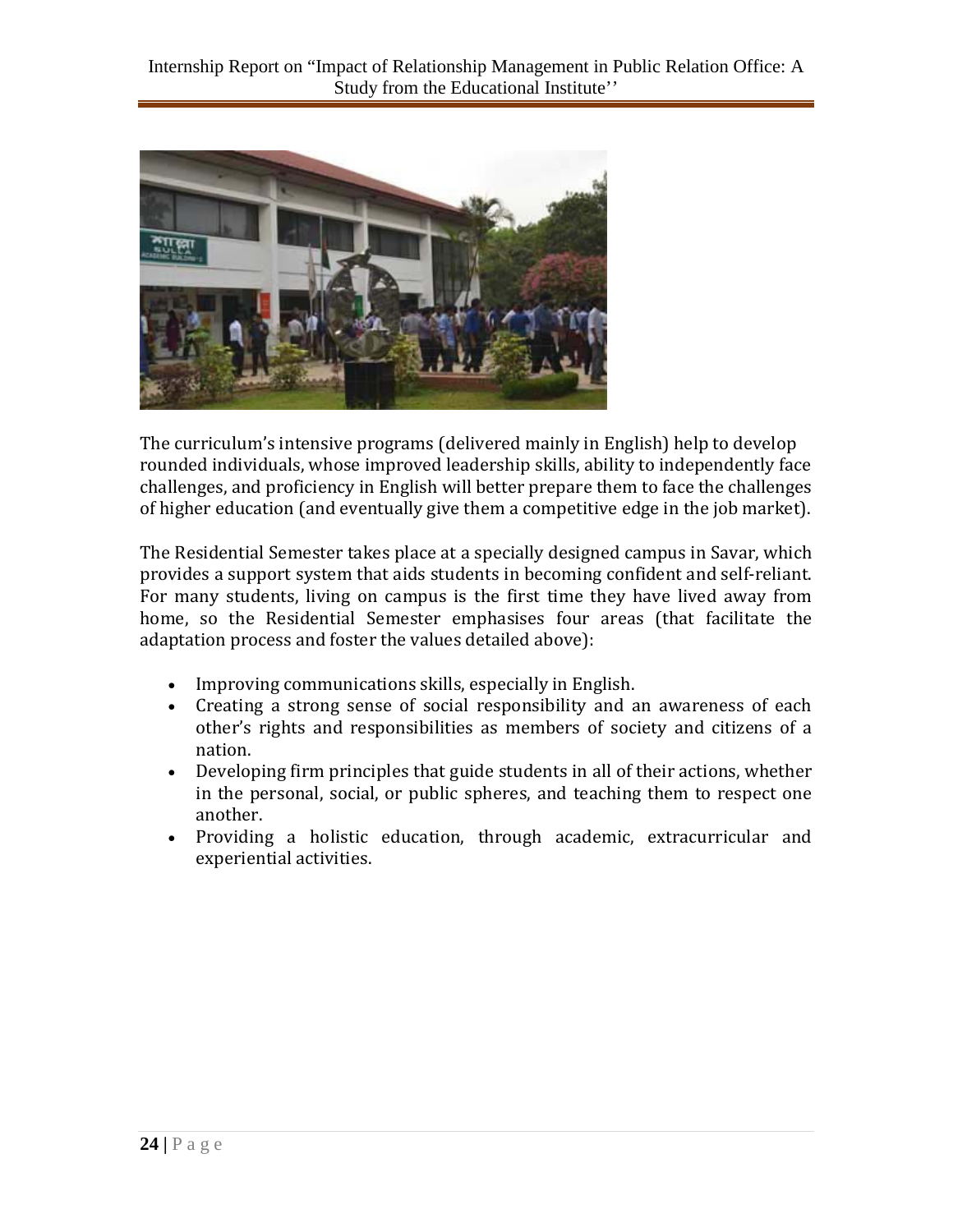## **3.11 Career Services Office**

#### **Overview**

BRAC University's Career Services Office (CSO) is an important department, vested with a duty to facilitate its students' efficient transition into working professional life; the first step in what we hope will be a successful career for you all!

It is an obvious fact that you will not remain students forever and will have to make the jump into the competitive world of work through an arduous and often gruelling recruitment process; one which can be made that much more manageable, and even perhaps fun, if you use the support and resources that the CSO makes available to you.

The principles of support and guidance lie at the core of the CSO, simultaneously defining its function and criteria for success: measured by the long term professional accomplishments of you, its students, whom we are ultimately here to help!

Whether you need help writing a CV, or structuring a cover letter; require a better understanding of the 'market', 'corporate structures' or any other (possibly strange sounding) concepts; if your priority is winning an internship with a big firm, improving your interview technique, or gaining the confidence to convey your strengths intelligently to recruiters; even if you need a quick chat with one of our advisors to de-stress and make sense of the complex process of choosing a career,<br>have no fear, for we are here to help. have no fear, for we are here to help.

As a department responsible for helping you prepare for the recruitment process and realize your potential over the course of your career, our programs have been developed to offer solutions to the inevitable challenges you will face along the way. For some students enrolment (to the PSDP for example) is mandatory, for others it is not, but every student should view enrolment as an advantage of considerable value that will 'give you the edge' over other applicants competing for jobs.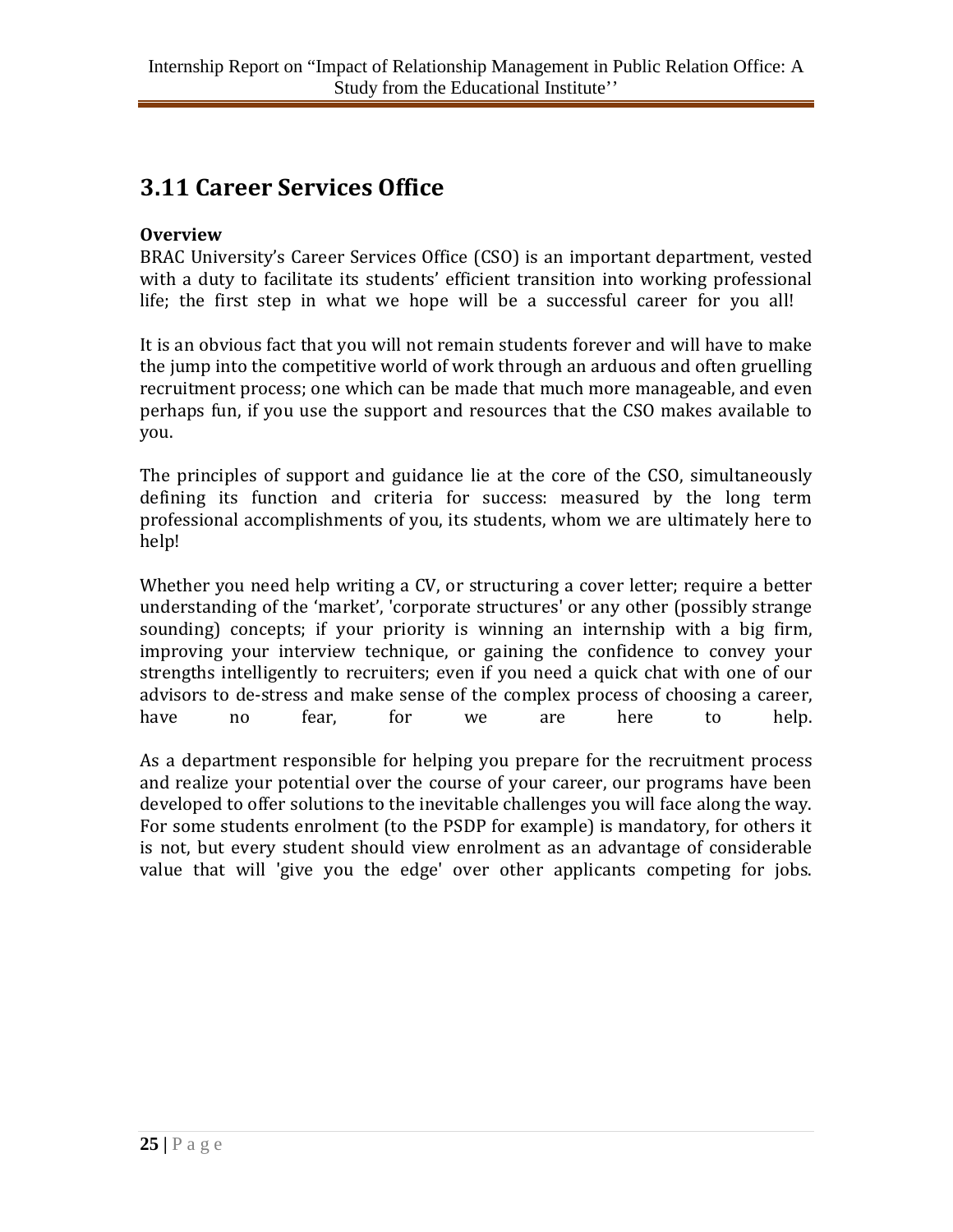#### **Services**

The CSO offers a broad variety of programs for all BRAC University students including:

- Career advice
- Academic advice (for students questioning their major)
- CV and cover letter writing skills
- CV referrals (for students interested in completing part or full time work during their holidays or spare time)
- Useful interview and job search techniques
- Workshops and seminars
- General help and support for career and academic related issues

#### **The PSDP**

Students will need to enrol on the *Professional Skills Development Program (PSDP)* in their final semester; a more intensive and focused training program than the more generic programs offered by the CSO to all BRAC students. Those students who successfully complete the PSDP will be awarded a certificate in recognition of the employment skills developed on it (which could be used to impress potential employers during the views). employers **during** during interviews).

As noted, the PSDP covers all of the 'universal services' offered by the CSO (noted above), with substantive and notable additions:

- Careers Clinic: including individualised CV and cover letter writing sessions
- Sector specific seminars and workshops for graduating students with an interest in particular fields (often managed by senior executives from the business community and public sector)
- Individual advising (a 45 minute one-to-one session with an advisor covering the most important issues for you)
- The mock interview
- Guaranteed internship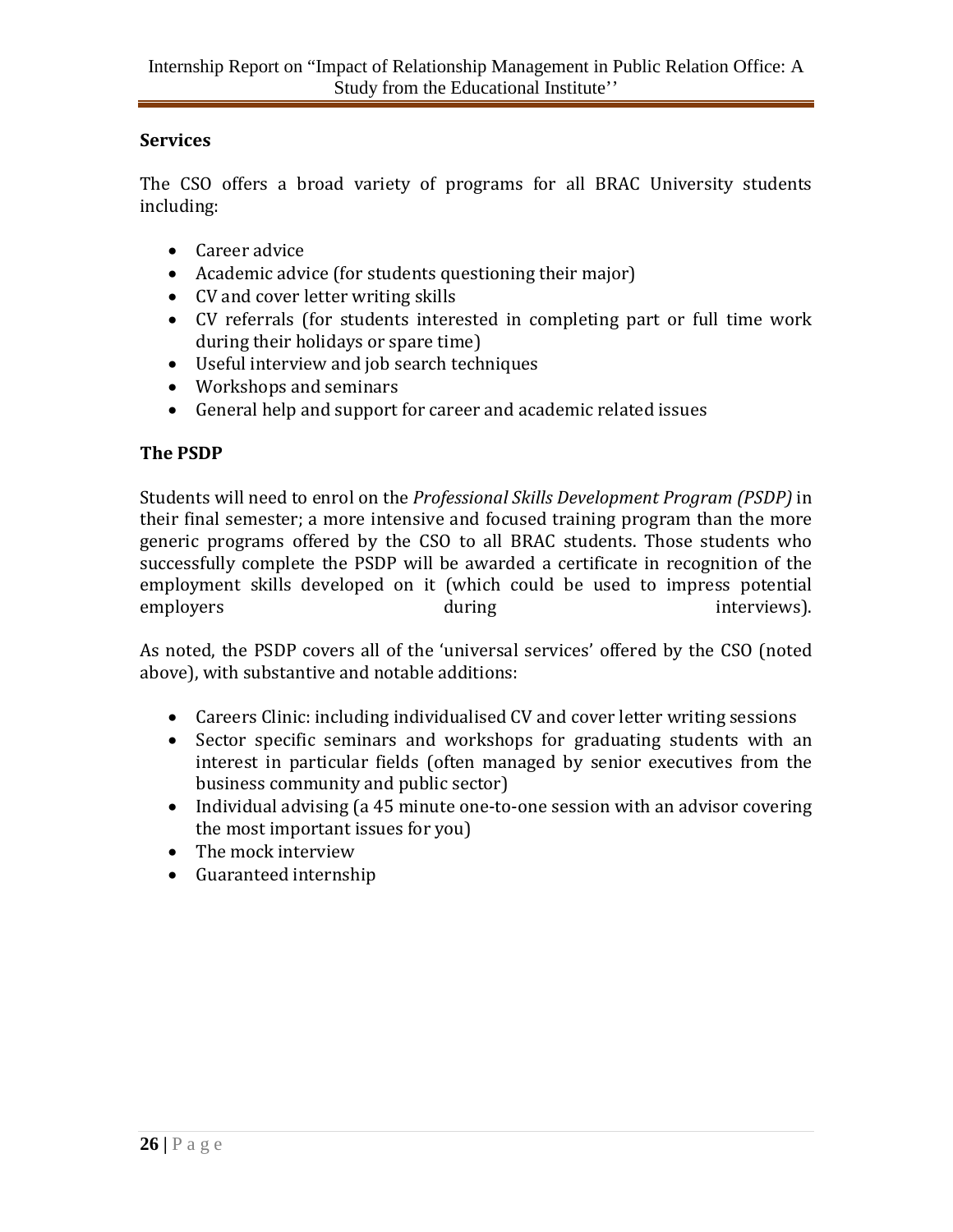## **CHAPTER-4 Job Description**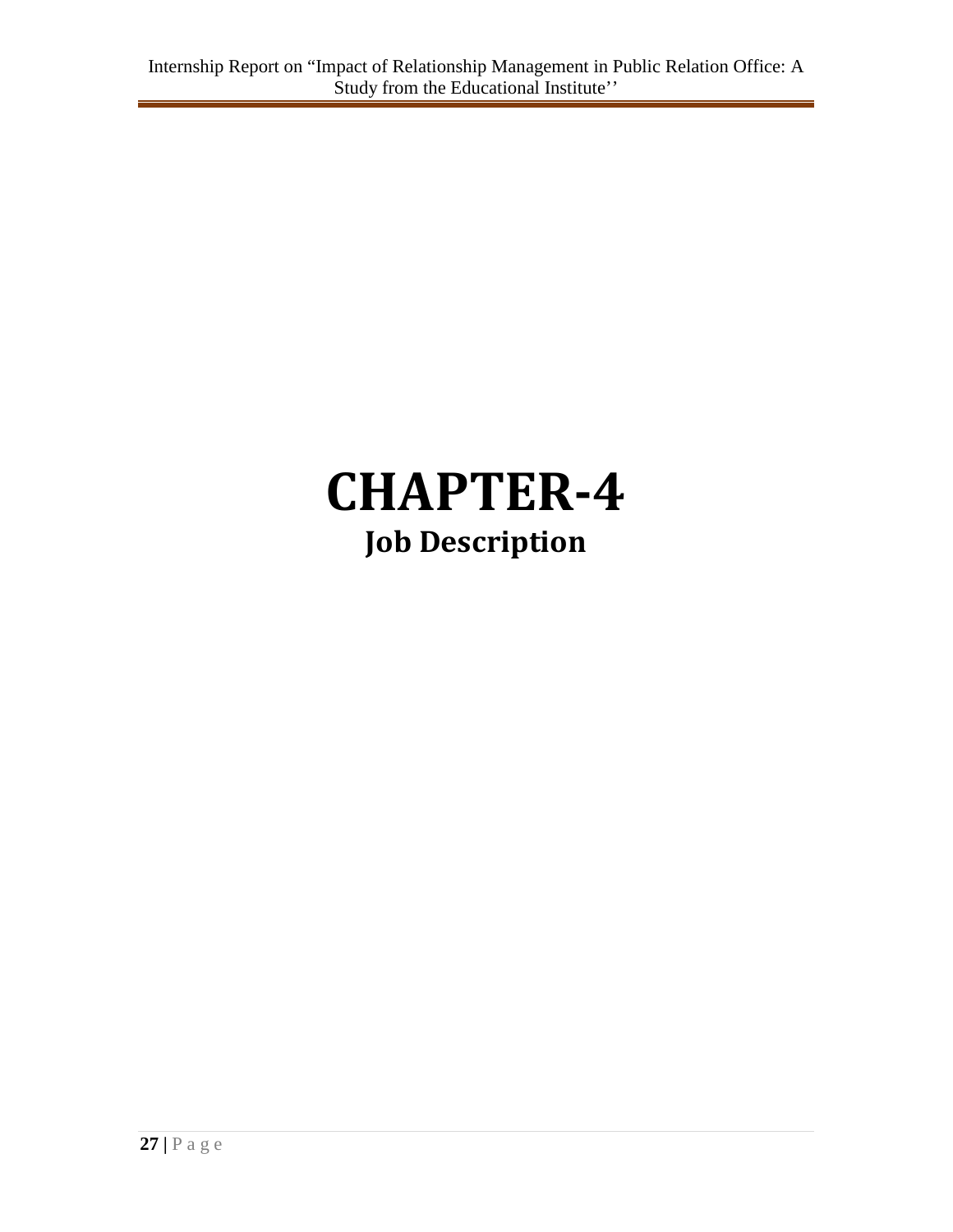## **Job Description**

#### **4.1 Nature of the Job**

To work as one of the essential coordinating functionaries to assist the BRAC University authorities to establish high reputations and image among the public, guardians and students at home and abroad by arranging publications of the news coverage of its various curricula and co/extra-curricular events and programs (convocations, seminars, workshops, conferences, cultural events sports & games, annual festivities, etc.) of its institutional as well as social, national, regional and international values and importance.

#### **4.2 Responsibilities of the Job**

- $\cdot$  To contact/ invite the various print and electronic media for coverage of those events and programs.
- To take necessary steps to publish BRAC University those Press Releases in the reputed national Dailies / TV Channels.
- $\cdot \cdot$  To coordinate with the government security authorities/government bodies in connection with foreign students visa and foreign teachers'& employees' work permit and visa, and other matters whenever needed.
- $\cdot \cdot$  To coordinate for arranging necessary protocol services on the occasions of the BRAC University officials' foreign visits and on the occasions of foreign dignitaries visiting the university.
- $\triangle$  Public Relations department is also involved to provide accommodation facilities for local and foreign students and visiting faculties of BRAC University.
- $\div$  To highlight BRAC University activities to visitors, foreigners and local resources and organizations on their visiting the University.
- \* To maintain liaison and coordinate with the Honorable Chancellor's Office, Prime Minister's Office, Education Ministry, Home Ministry, Foreign Ministry, Embassies, University Grants Commission (UGC) and BOI relating to BRAC University affairs.
- $\triangle$  Managing the PR aspect of a potential crisis situation.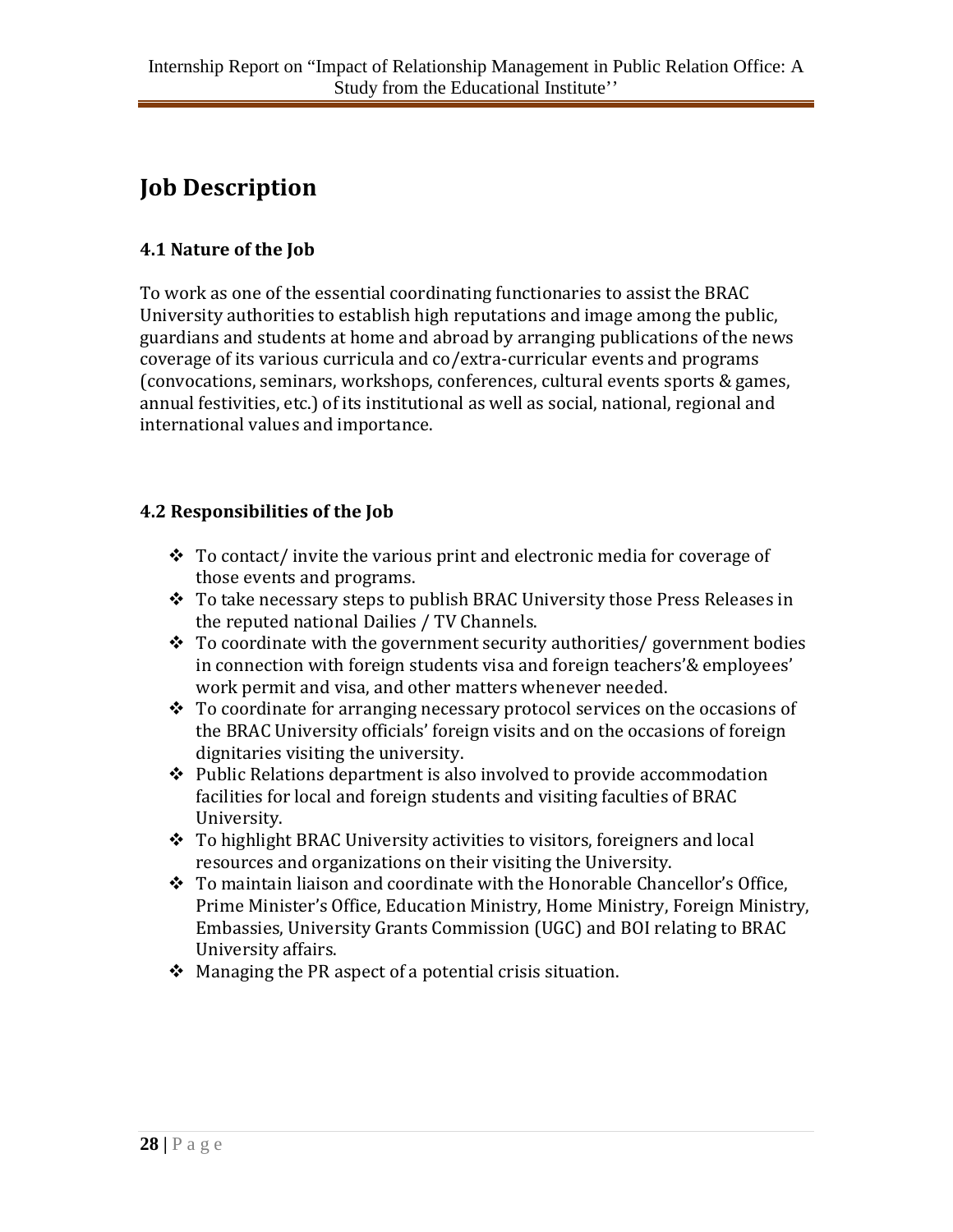#### **4.3 Different aspect of Job Performance**

PR job is not like other traditional job. It's a challenging job. In every organization this department is important because the image of the institution is expressed to the public by this department. PRO not only works on routine basis but also works out of the box. It works in crisis moment. Sometimes difficulties arise in the organization. PRO support is needed on that time.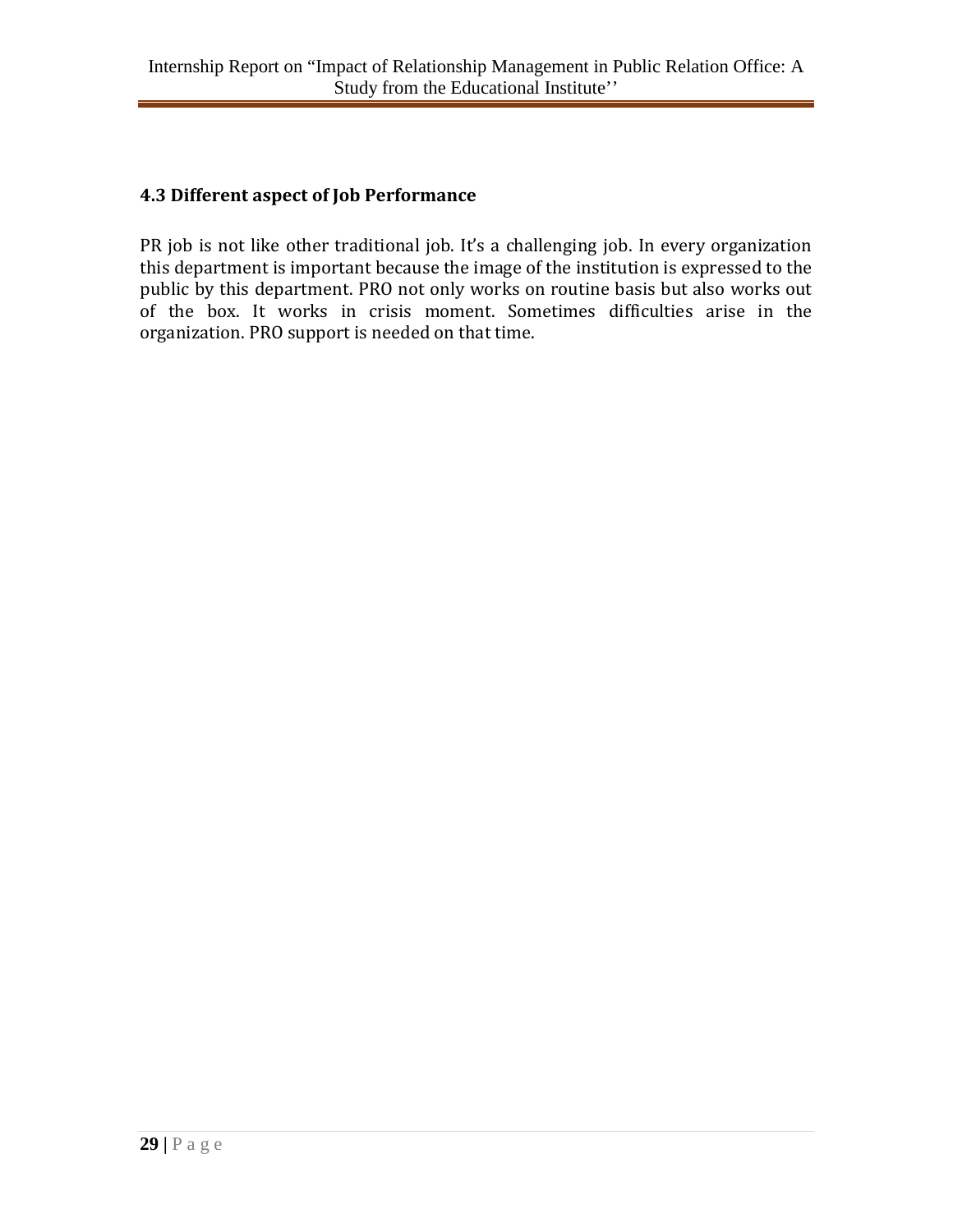# **CHAPTER-5 Methodology & PRO Structure**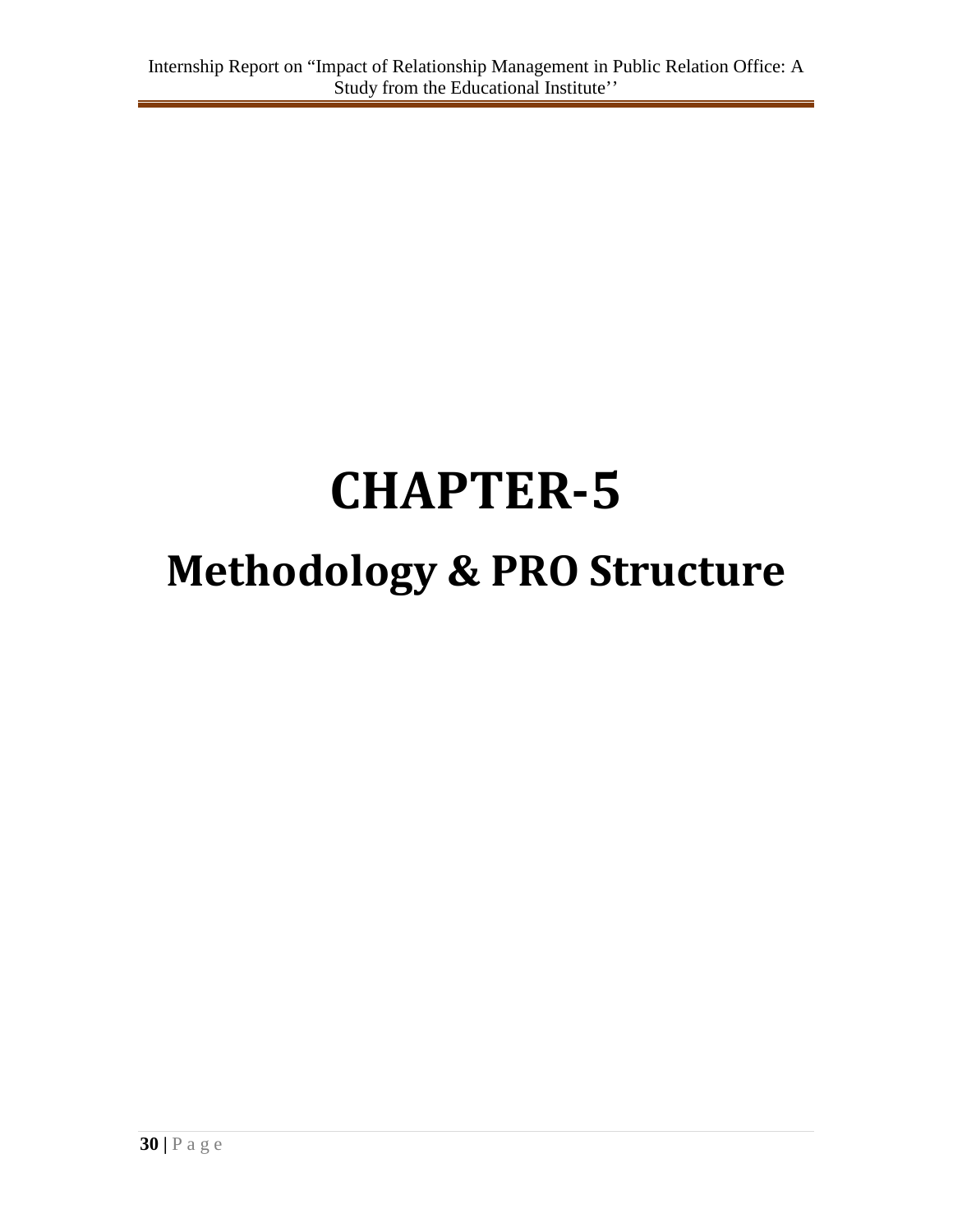## **Description of the Project**

#### **5.1 Objective of the Project**

- **T** To show how Public Relations Department working to increase the positive brand image for the BRAC University.
- **T** To identify the factors which affect the Public Relations Department
- To find out the impact of PR in education sector
- **T** To identify areas where there can be scope for improvement.
- $\blacksquare$  To know about the role of Public Relations

#### **5.2 Methodology of the Report**

The report is prepared using both primary and secondary data.

#### **Secondary data analysis**

In this report I have basically focused on secondary data analysis. This means the information of this report has been collected from the University's past record files. Also data collected from Department Coordinator Officers of all departments, student Affairs Office, Office of Co curricular Activities, university archive, websites, newspaper etc.

#### **Primary data analysis**

For the main prospect of my report I have decided to use primary data analysis. For this I have structured a small survey in the perspective of Public Relations Department of the BRAC University. I have interviewed some senior faculties & Officials, students of the University.

#### **5.3 Limitation of the Report**

Most of the people are not aware of PR. Due to shortage of time and opportunity collected data could not be possible to compare with the data from other University.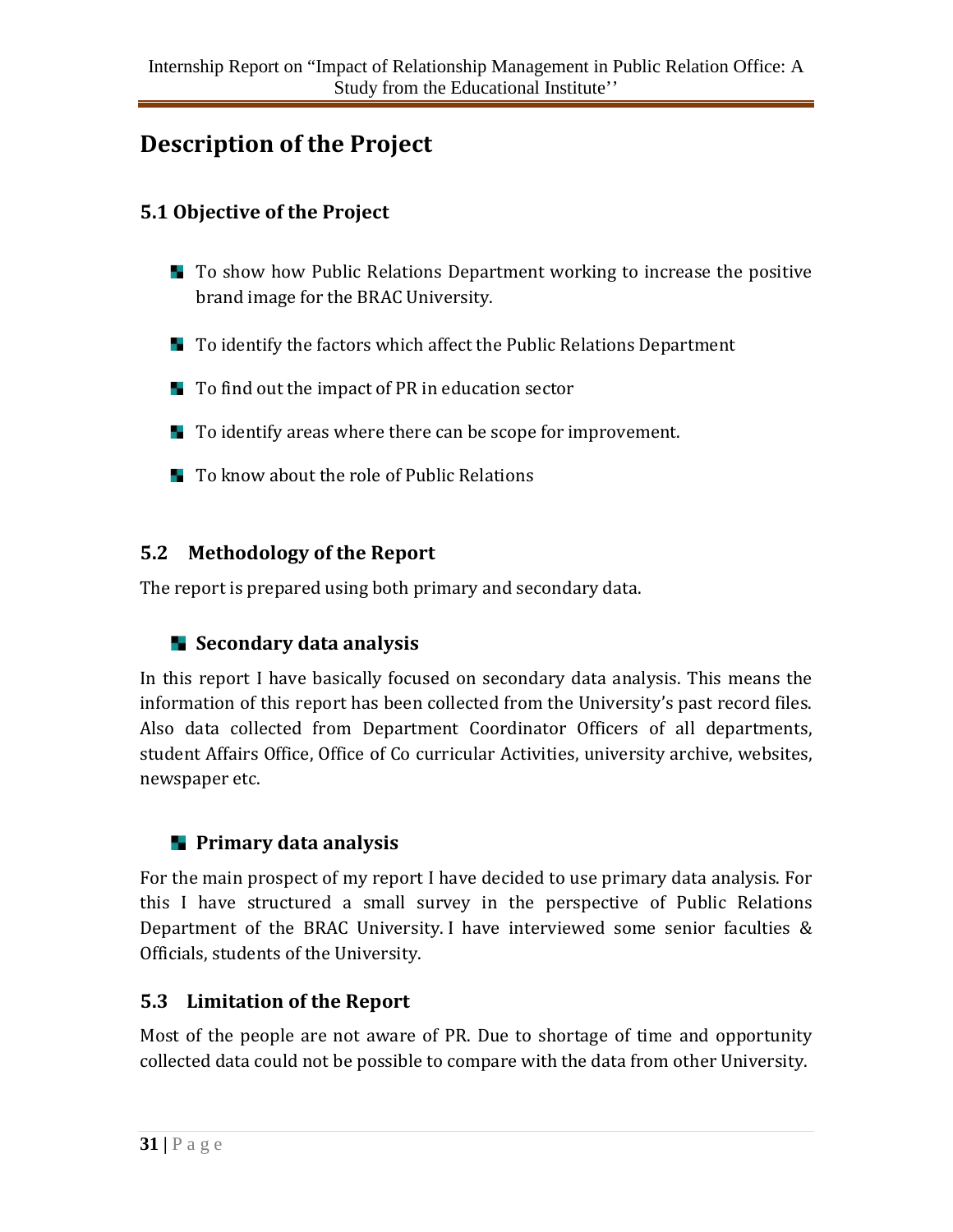#### **5.4 PRO Mission Statements**

The PRO is BRACU's eyes and ears, constantly alert to valuable possibilities and unforeseen threats. Its primary purpose is to develop and maintain fluid channels of communication between bodies within the university, as well as intelligently managing its external communications and relationships with stakeholders. The:

- **Shaping of the public's perception of BRACU**
- **E** Efficient distribution of information
- Development of strategic relationships
- $\blacksquare$  Brand positioning
- **a** and influencing of public policy

All fall within the remit of the Office, and thereby depend upon its efficiency and success.

#### **5.5 PRO Functions and Structure**

The PRO is a small team, composed of several persons, which reports directly to

Head of PRO and indirectly to BRACU's Registrar, Pro- Vice Chancellor/Vice-

Chancellor. The PRO's existing functions are diverse, covering:

- **Stakeholder communications (including internal communications)**
- $\blacksquare$  Media Consulting (for university departments)
- $\blacksquare$  Profile Raising
- **Relationship Management**
- **Exent Coverage**
- **T** 'Quality filtering' and
- **Administration**

With time the PRO intends to broaden and refine its activities so as to include:

- **Marketing and Brand Positioning**
- **Public Affairs**
- **E** Crisis Communications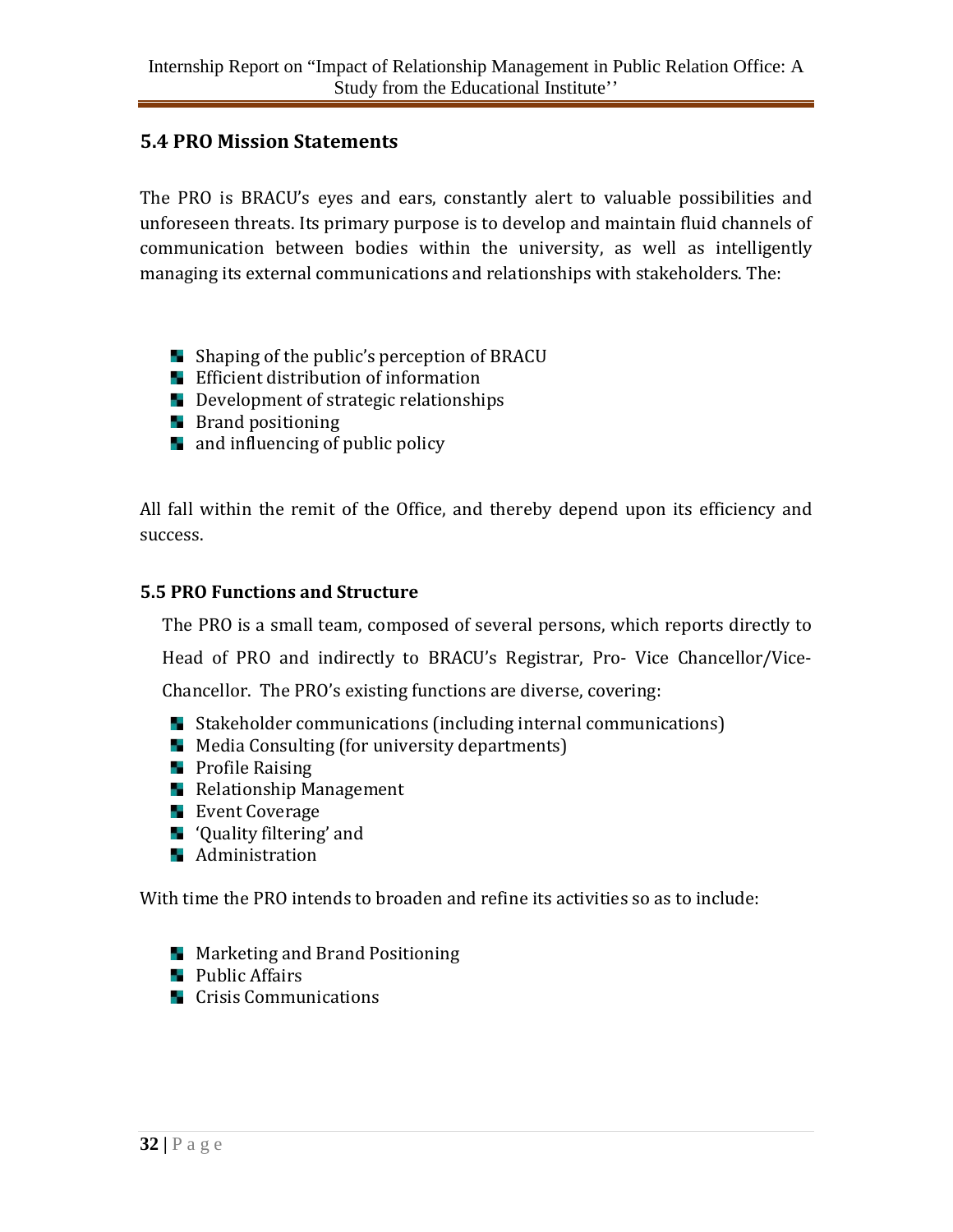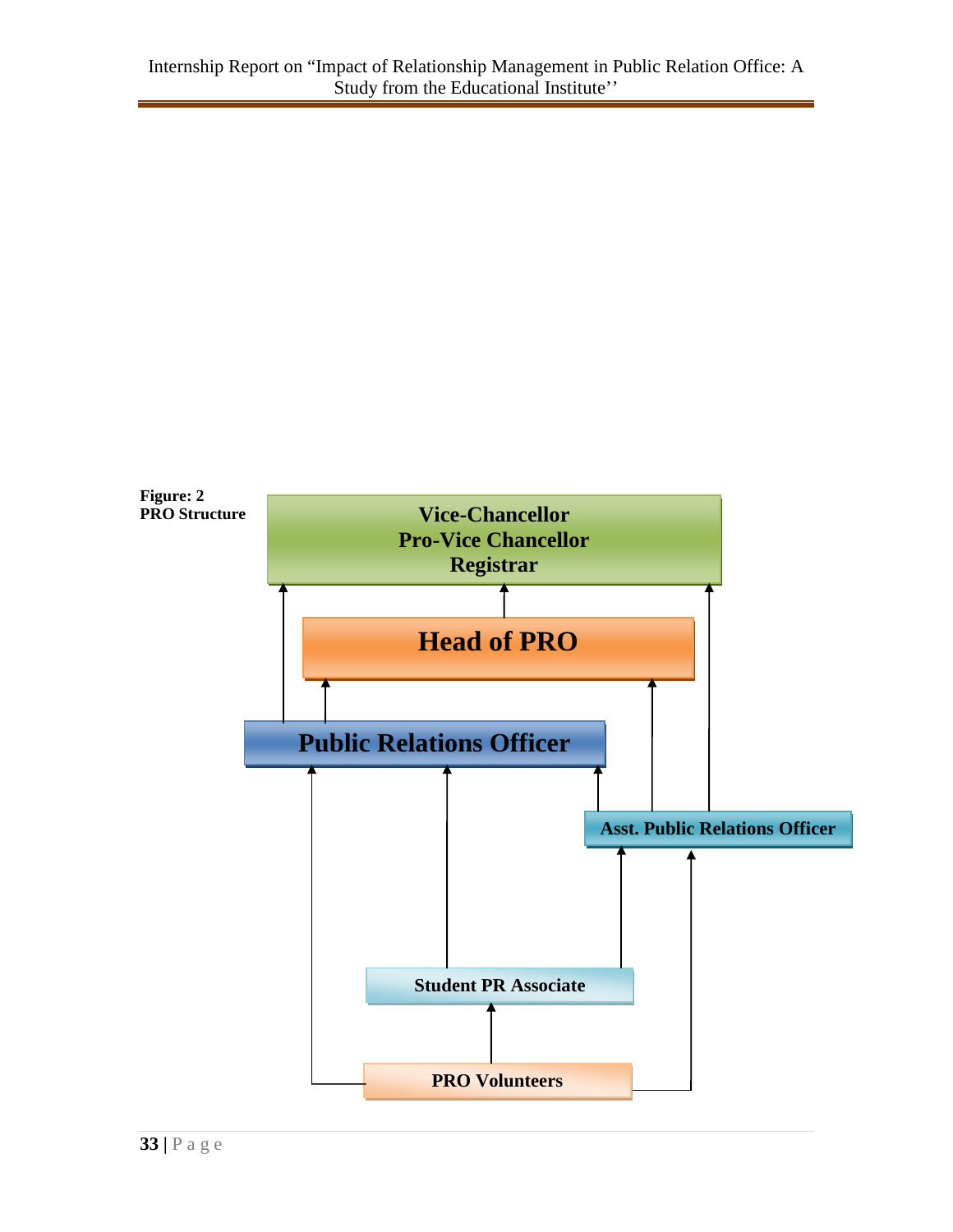#### **5.6 Stakeholders**

Relationships are obviously integral to everything the PRO does, which is why we have developed a stakeholder map to manage existing ones diligently, and build new strategic ones where it is in our interest.

#### **Figure: 3 Stakeholder Map**



#### **5.7 Mediums of Communication**

- The PRO aspires to provide an 'integrated communications service' that encompasses many communications mediums, including:
- $\blacksquare$  the media (press and broadcasters)
- **telephone & fax**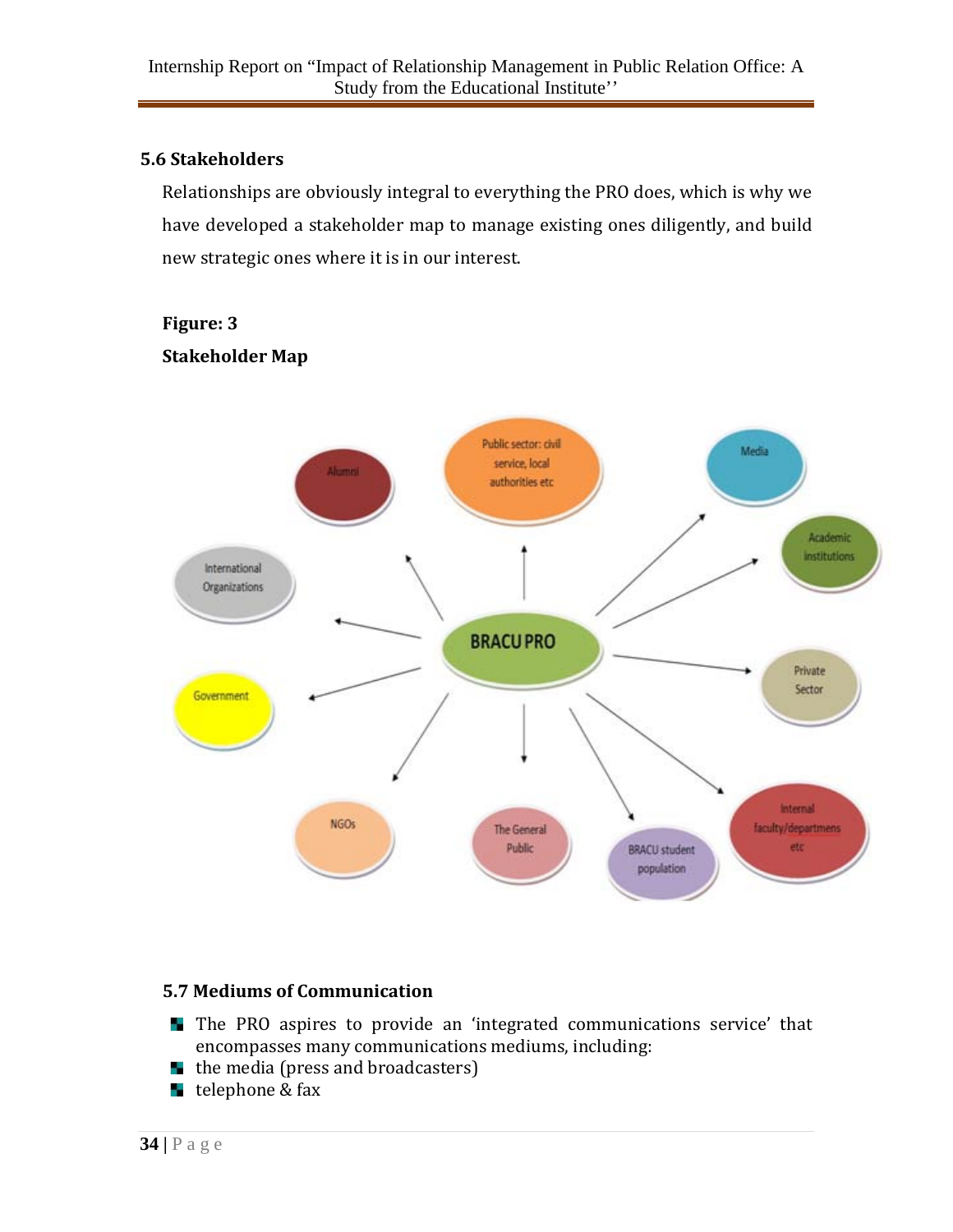- **E** emails, letters and other forms of written communication
- **h** networking and face-to-face engagement
- $\blacksquare$  the BRACU website
- **Social media**

#### **5.8 Daily Activities**

The PRO's daily activities are split between internal and external functions, which

have been listed in the table below.

#### **Internal & External Function**

| <b>Internal Function</b>                                                                           | <b>External Function</b>                     |
|----------------------------------------------------------------------------------------------------|----------------------------------------------|
| Relationship management: contact and invite<br>the print and electronic media to BRACU<br>programs | Relationship management                      |
| Take necessary steps to publish press releases<br>in reputed national dailies and TV channels      | Administration                               |
| Editing of BRACU monthly bulletin                                                                  | PR consultation to university departments    |
| Preparing departmental write ups and press<br>releases                                             | Public liaison                               |
| Maintain university photo archive                                                                  | Crisis management support                    |
|                                                                                                    | Advice and support for BRAC University Press |
|                                                                                                    | Advice and support for BRAC University Press |

The PRO has also introduced new daily activities that will be of immediate interest and practical value to the university:

- **Media monitoring:** weekly media briefs, including context and analysis will be distributed to faculty, departments and senior management. Given labour and time restraints the PRO will begin with a narrow set of sources:
	- o The Daily Star (English)
	- o The Daily Sun (English)
	- o The Daily Prothomalo (Bangla)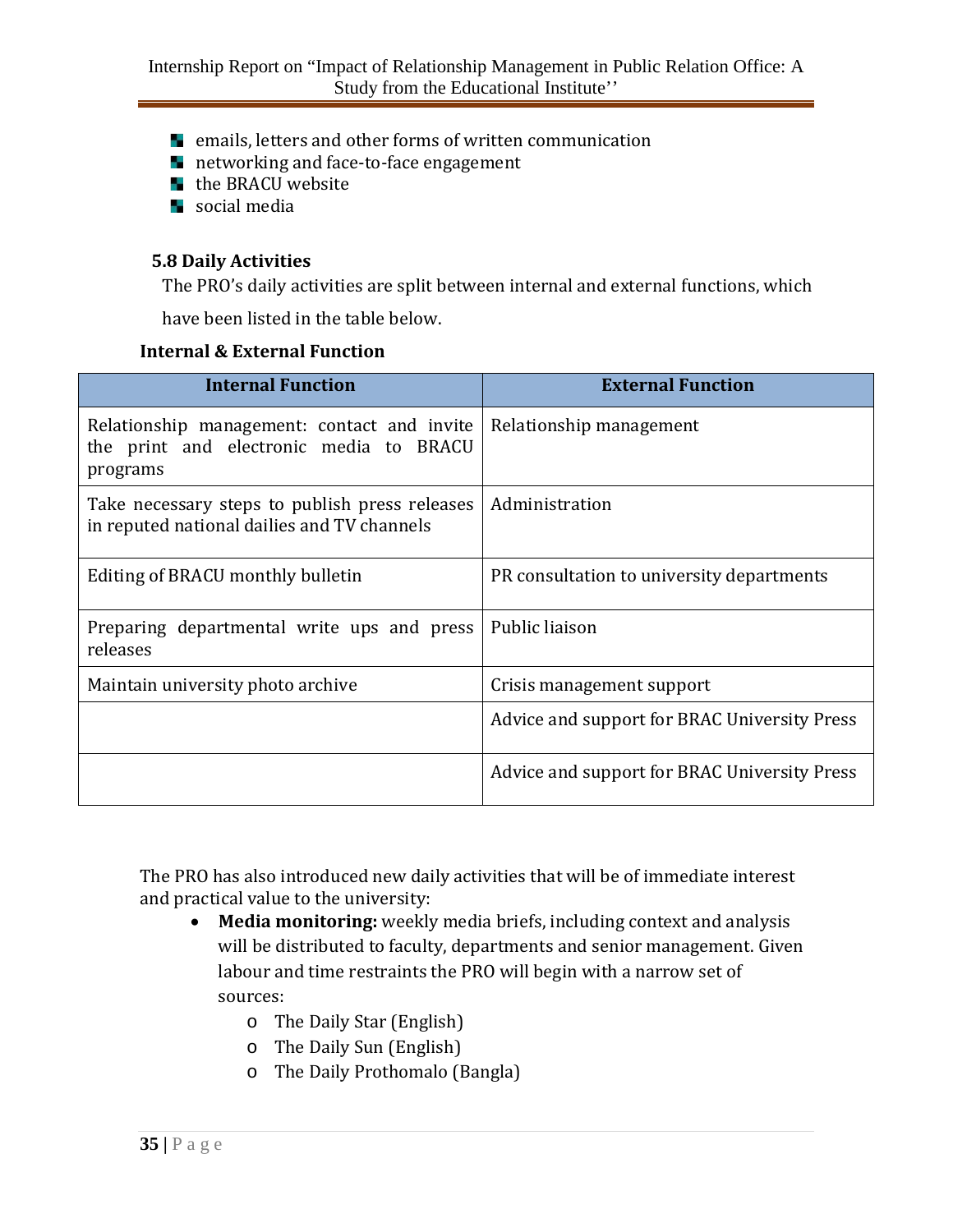- **Social media monitoring:** will be checked twice a week.
	- o BRACU Facebook site
	- o BRAC Twitter site
	- o BRACU Youtube channel
	- o
- **Student marketing push**: an email inviting students to highlight their favourite aspects of BRACU will distributed with a view to engaging them in the PRO's renewed activity

#### **5.9 Work Procedure of PRO**

#### **Internal**

- 1. To contact/ invite the various **print and electronic media** for coverage of BRACU events and programs. To take necessary steps to publish BRAC University **Press Releases** in the reputed national Dailies / TV Channels.
	- PRO calls the media with written and mailed invitations and coordinate them
	- PRO covers the event with photographs
	- PRO takes important notes on the events
	- PRO asks for Press Release to the responsible authority/ makes press release
	- PRO edits the photographs
	- PRO circulates the press release to the media and follows up
- 2. To assist **Registrar Office** in **monthly website bulletin**
	- PRO receives rough bulletin from Registrar Office
	- PRO proof reads
	- Send it back to Registrar Office
- 3. Preparing write ups for individual departments
	- **Concern departments** call for PRO's assistance
	- PRO takes notes from them and makes the write ups
	- After completion, PRO takes approval from the department
	- PRO circulates the write up to media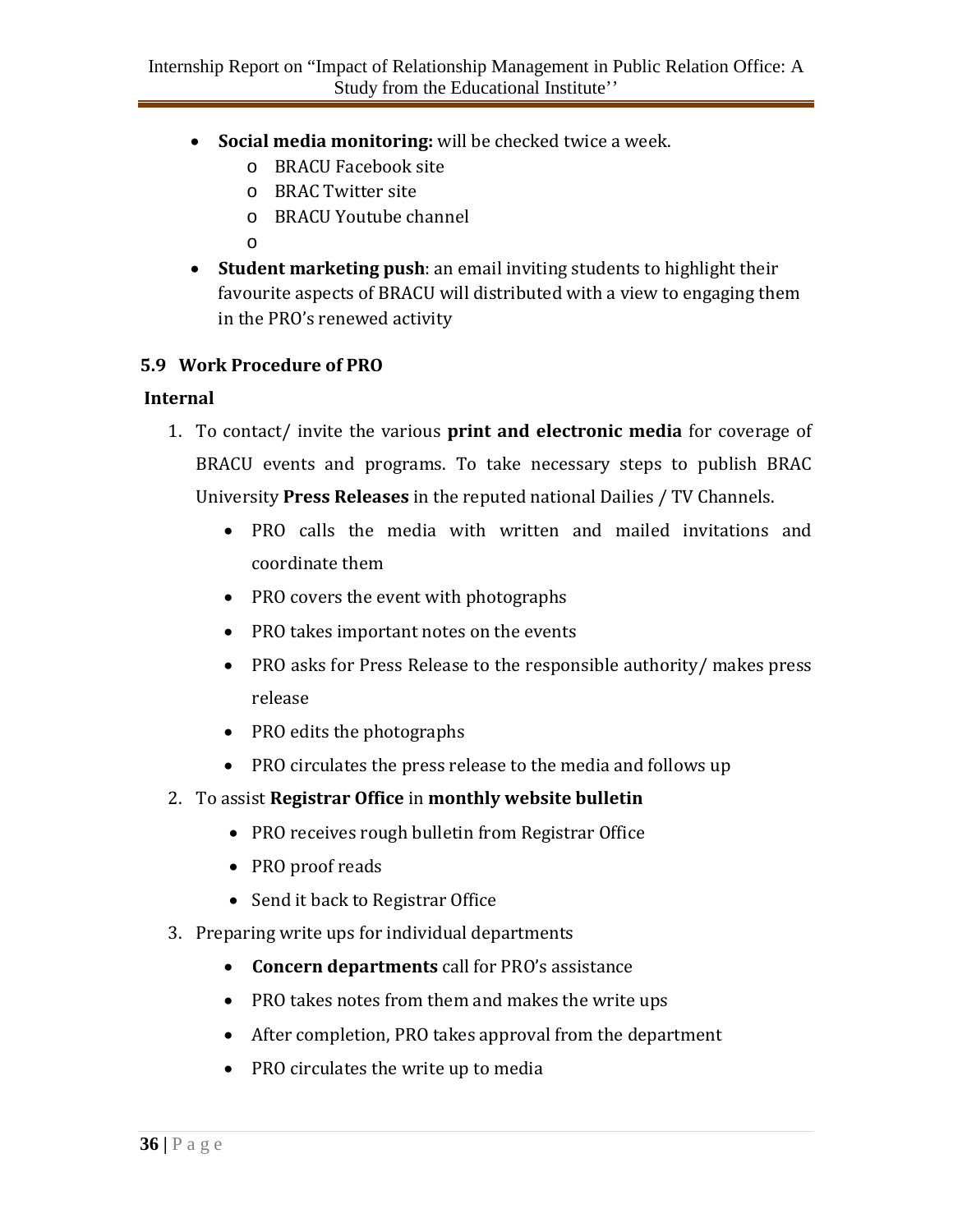• PRO broadcasts the media coverage through BRACU-all mailing system

#### **External**

- 1. To coordinate with the government security authorities/ government bodies (Foreign Ministry, Embassies etc.) in connection with foreign students visa and foreign teachers'& employees' work permit and visa, and other matters whenever needed.
	- **Individual departments/ VC/ Pro-VC** seek PRO's assistance
	- For VISA, PRO goes **VISA application office** and embassies to maintain official formalities (filling forms, submitting money etc.)
	- PRO receives authorization letter from the **assistance seeking personnel**
	- PRO contacts with **travel agencies** for air tickets according to the applicant's desire
	- **Ministry of Home Affairs** is responsible for security clearance for the foreigners visiting the university. PRO cooperates and coordinates the ministry and the foreigners through **SB/NSI** in verification
	- Tax clearance of the foreigners is done by **accounts department**. PRO takes help from them.
- 2. Public Relations department is also involved to provide accommodation facilities for local and foreign students and visiting faculties of BRAC University.
	- **Individual person** seeking accommodation/ **higher authority** asks for PRO's assistance
- 3. To highlight BRAC University activities to visitors, foreigners and local resources and organizations on their visit
	- Visiting team/ higher authority asks for PRO's assistance
	- In some cases, if needed, PRO contacts to the offices concerned to get visiting permission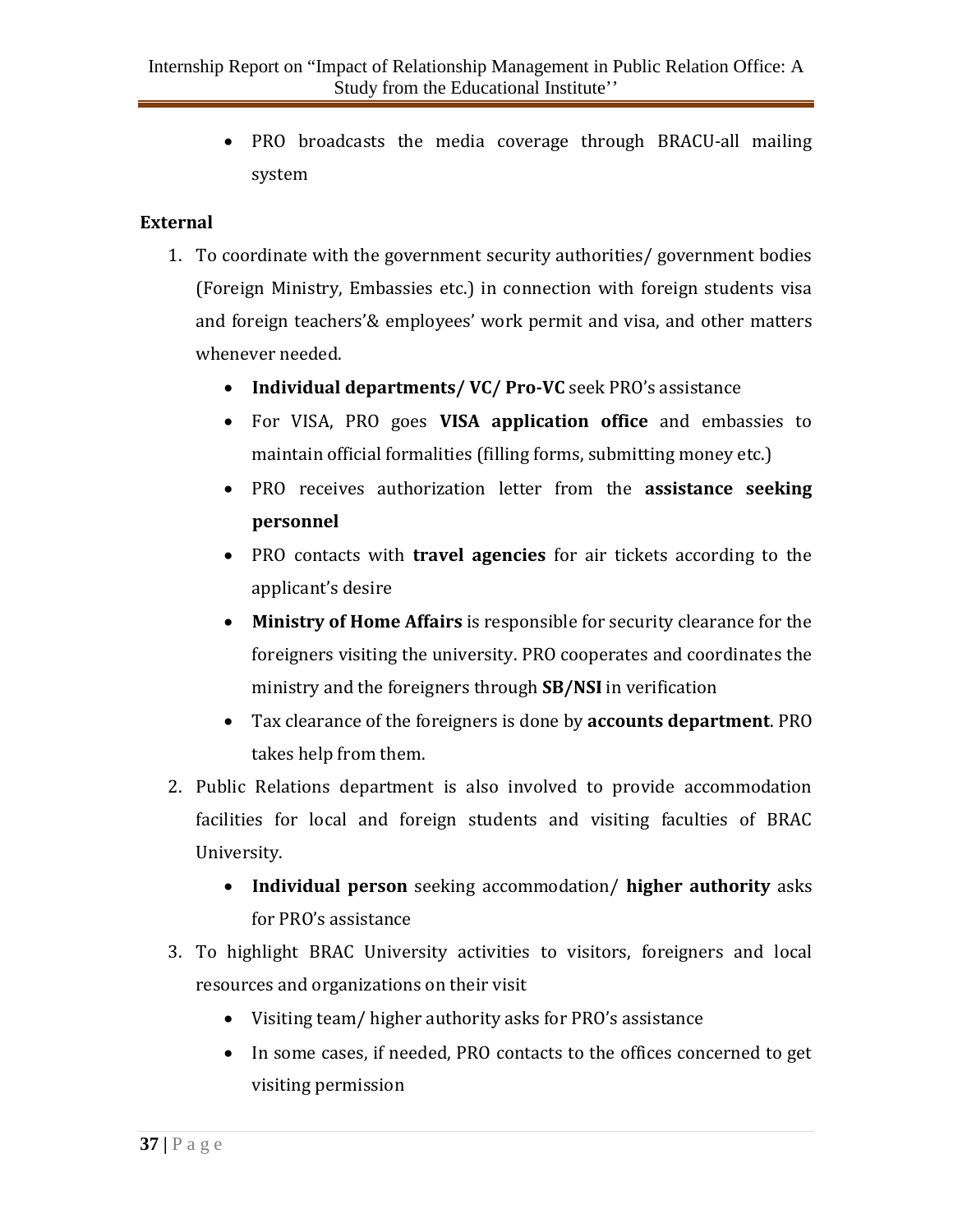- 4. To maintain liaison and coordinate with the Honorable Chancellor's Office, Prime Minister's Office, Education Ministry, University Grants Commission (UGC) and BOI relating to BRAC University affairs.
	- On the eve of convocation, PRO contacts with the **Honorable Chancellor's Office** and **Prime Minister's Office** (with PS) for invitation
	- PRO coordinates between the **Registrar Office** and University Grants Commission **(UGC)** regarding national and international grants
	- PRO coordinates between **HR, Accounts, Registrar Office** and **BOI**
- 5. Managing the PR aspect of a potential crisis situation.
	- PRO acts as the medium of communication between **VC/ Registrar Office** and **media** and other authority concern during a crisis moment to strengthen university's stands and its reputation. (For example, preparing rejoinders or statements about illegal allegations or persuasion with the alligator etc.)
- 6. Involve with BRAC University Press
	- PRO as a **manager**, gets instruction from Advisory Committee which approves any publication to be printed
	- PRO acts as the secretary of the board setting the type/ font, ensure proof, defining price policy, stock position, marketing policy implementation, distribution, maintaining liaison with author/ editors
	- PRO coordinates with **procurement** for collection of quotations from the press to give work order
	- **Editorial board** is responsible for preparing technical content, cover, design, proof reading and approving the proof
	- Finally, PRO works with BRAC **University** Press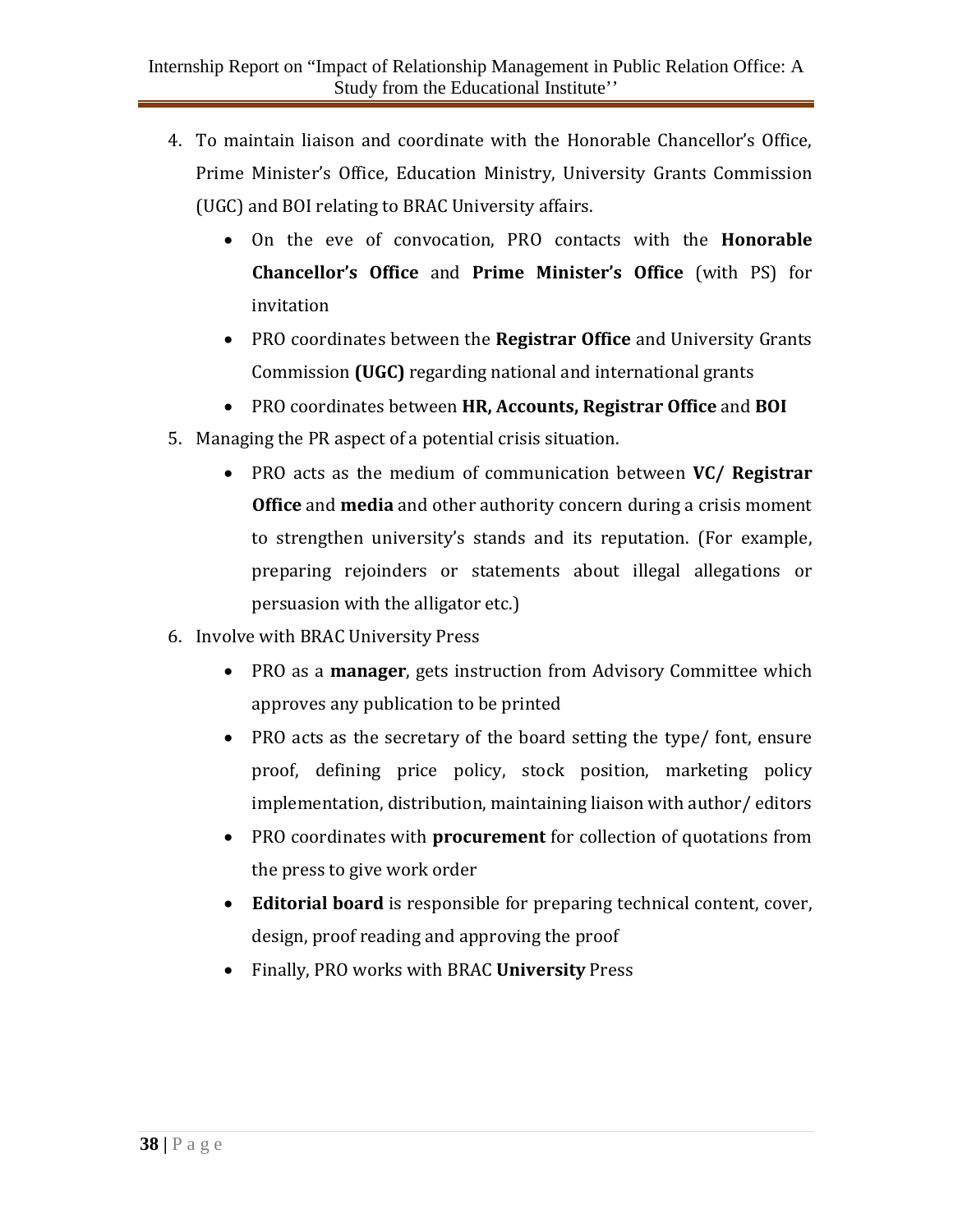#### **5.10 Factors to be considered in to publish the press releases**

Before going to the send the Press Releases to media houses ,BRACU Public Relations Office adopts some factors. These factors are:

- **E** Check properly whether information are properly included
- **L** Quality of writing
- Impression of the newspaper to the general people
- $\blacksquare$  Relationship with the journalist

These are done by the PR Officer of BRAC University after taking the final approval of the head the department.

#### **5.11 Selection Procedure of Advertisement**

PR always follows comprehensive and extensive selection procedures in search for the most ideal Newspaper in the county. Most of the cases it focuses on most popular newspaper in Bangladesh both in Bangla and English. Most of the cases newspapers which have maximum market share get more advertisement. Apart from the papers' which have less market share also get advertisement, to maintain the long term relationship and to serve the purpose of the University. PRO also gives advertisement to some small tablet newspaper and magazine as part of it's marketing strategy.

#### **5.12 How PRO works with other departments**

Concerned department inform the PRO about any seminar, conference, workshop or any other event. Students Affairs office and OCA also coordinated with PRO about any event. PRO office published in the website of BRAC University so that students and teachers can know about the events well in advance to join the events. BRAC University has 39 clubs & Forums. Every clubs and forum has also PR director. Sometimes they also coordinate with PRO about publishing in the newspaper. PRO provides support to publish the press release in the proper time.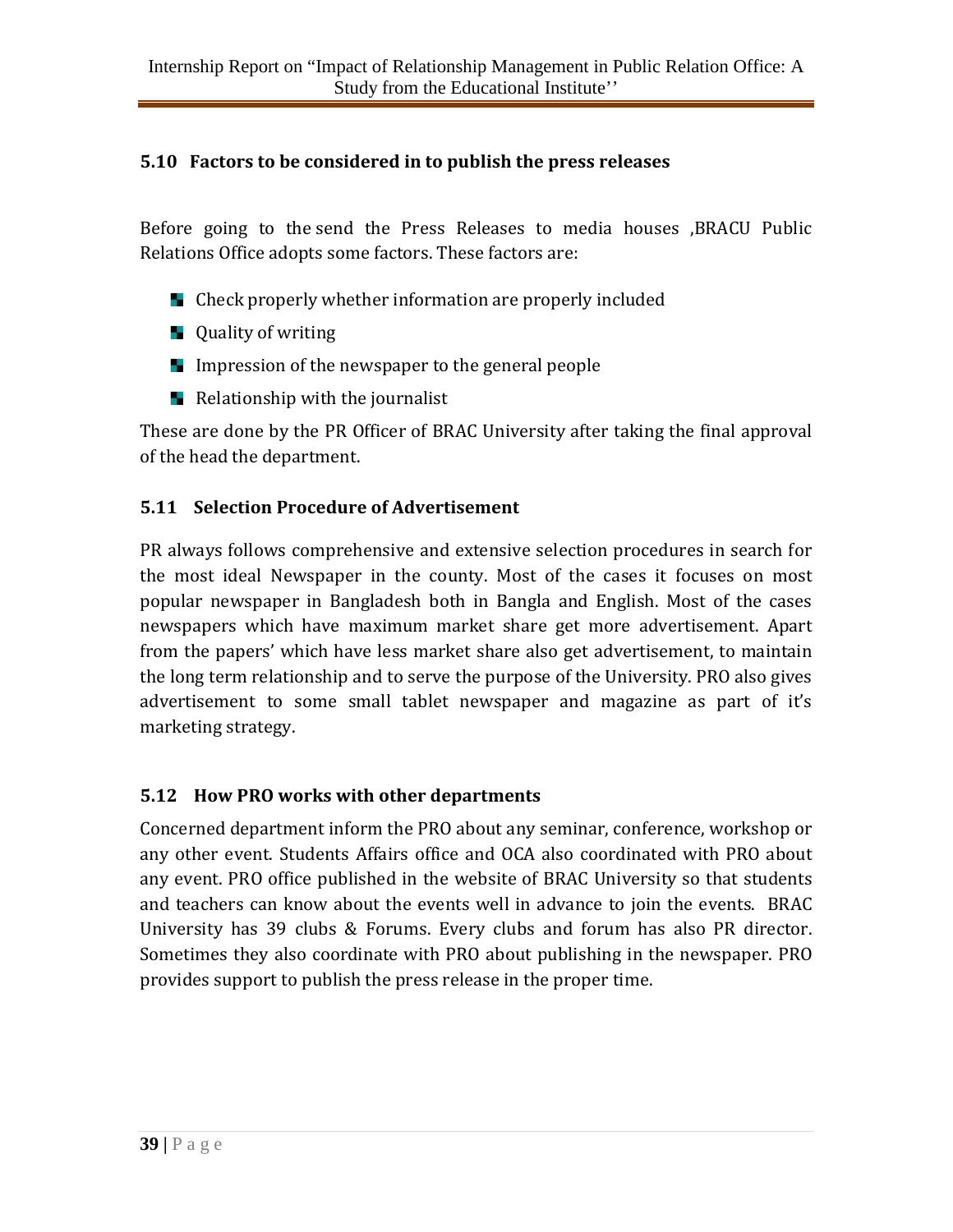# **Chapter - 6 Recommendations & Conclusion**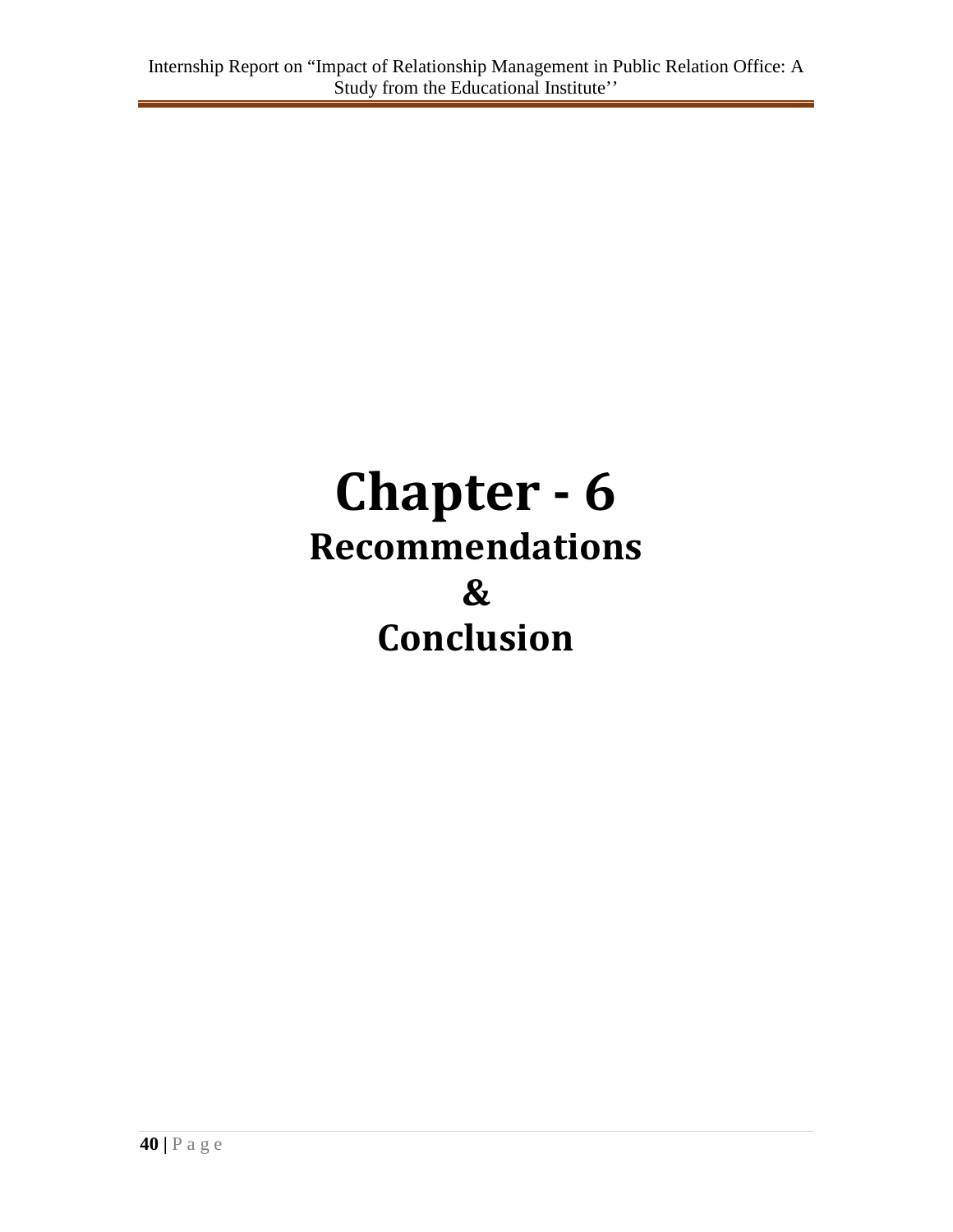#### **6.1 Recommendations**

Based on objectives, findings and analysis some recommendations have been developed. It would be valuable for the PR to follow these:

BRAC University (BRACU) is one of the best kinds of University in Bangladesh. It has around 1000 teachers and stuff and around 6000 students.

In this university relationship with the internal and external stakeholders should be very nice for excellent output. There is no proper guideline in PRO regarding the PR strategy, so it should be done immediately. PR policy should be clear to all of internal stakeholder. Relationship among PR team should be nice. All of PR has to be very friendly, kind and hardworking. Involvement with the students should be increase. Under the umbrella of BRAC University two different institutes like BIGH & BIGD have different communication wing. It can be merge together so that the information can deliver to the internal and external stakeholder through the same channel. There should be sufficient budget in this department for branding and other promotional activities. Facilities should increase for job satisfaction.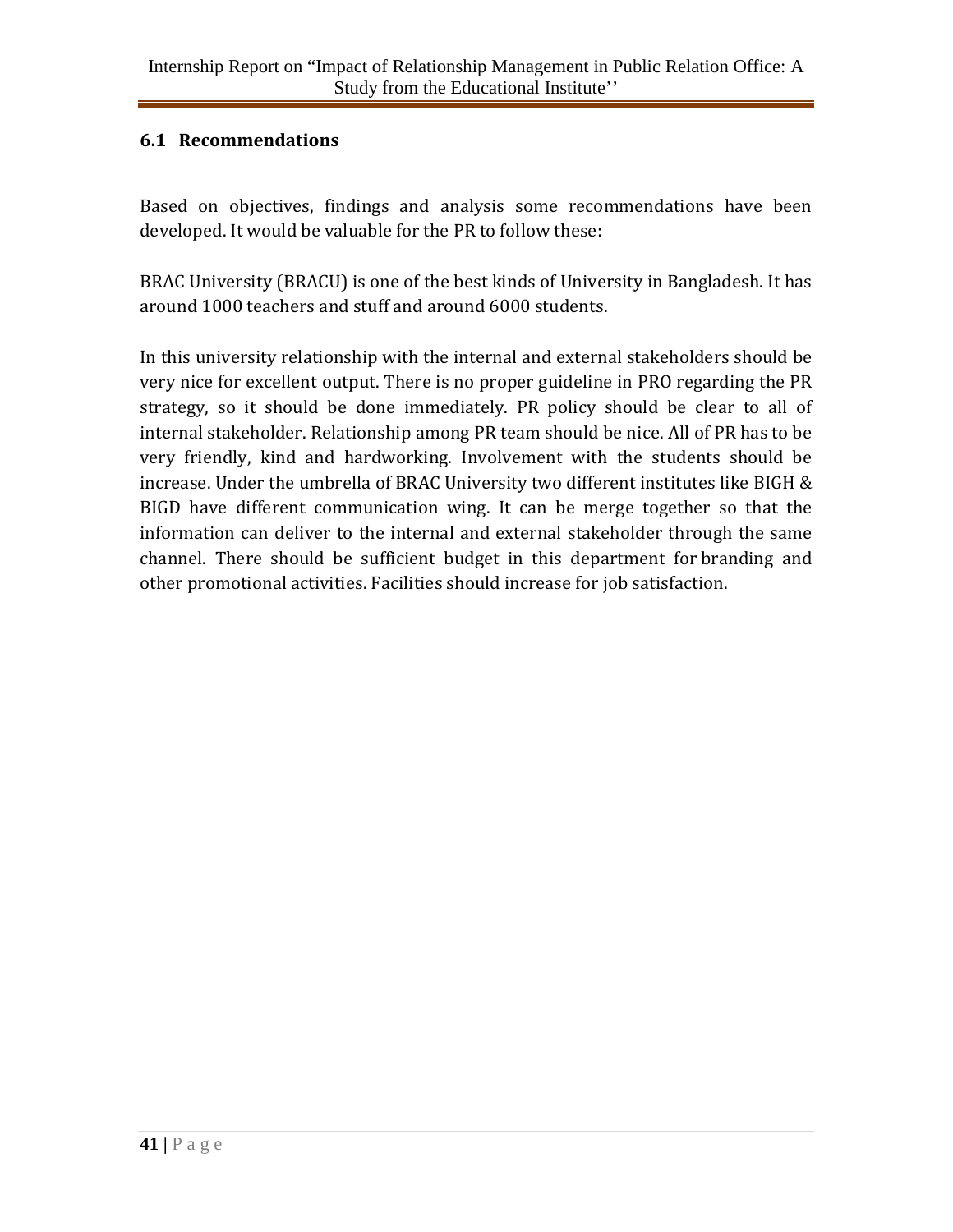#### **6.2 Conclusion**

PRO is one of the required department of the university to get the approval from the University Grants Commission. As it is maintaining relationship with the stakeholders of the university, PRO is all about building relationships to advance, promote, and benefit of the University. It aids in marketing the department for recruitment purposes and can lead to improved quality of student applicants. It is improving the reputation of an individual department. As an intern I have learned how Public Relations Office covering special events, special promotions, public affairs, social networking etc.

By managing, controlling, or influencing people's perceptions, PRO hopes to initiate a sequence of behaviors that will lead to the achievement of BRAC University's objectives. To accomplished primary objective public relations successfully create, change, or reinforce opinion through persuasion.